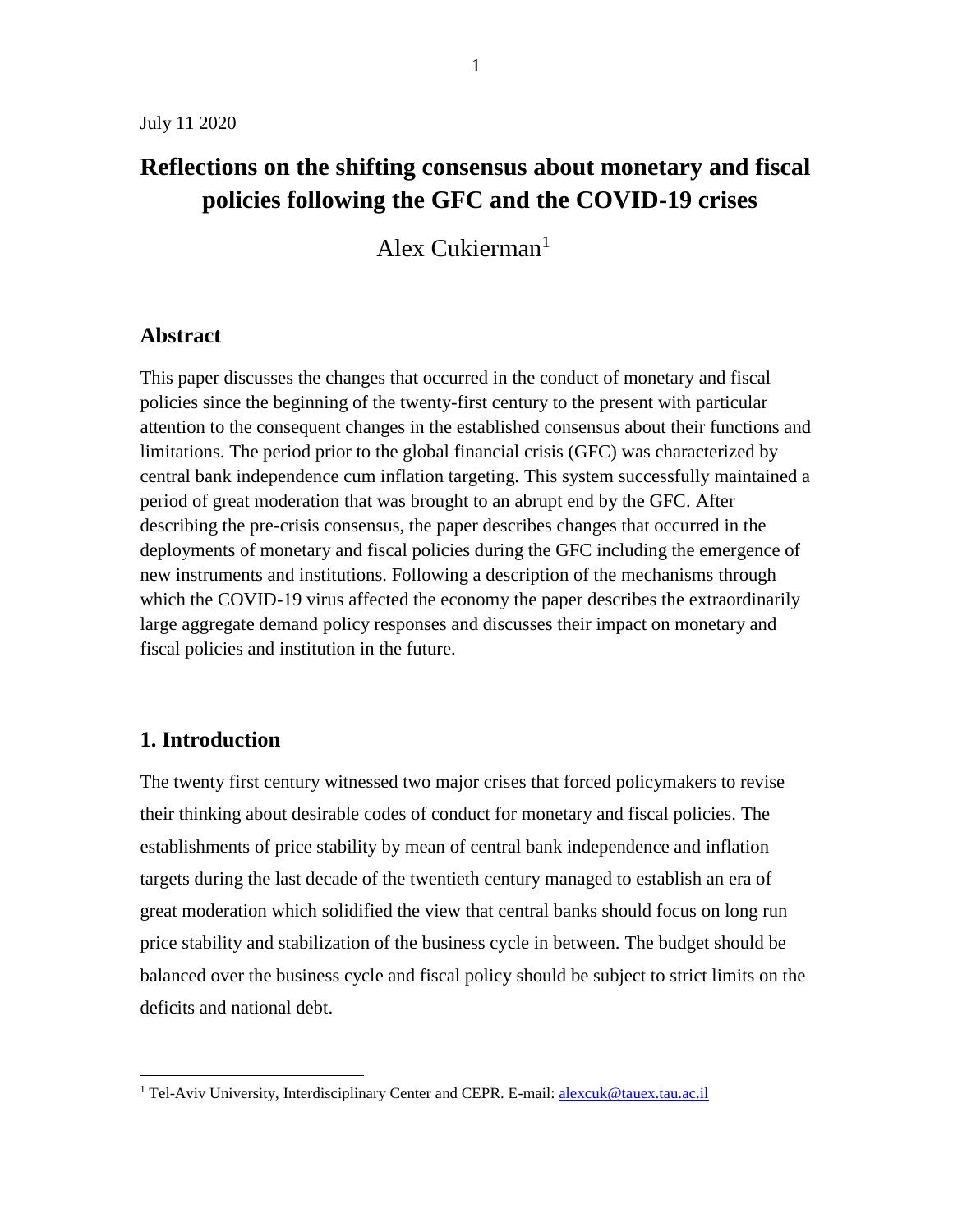The large financial shock associated with the global financial crisis (GFC) forcefully reminded central banks that they also are expected to deliver financial stability. The short run policy rate was reduced to zero and replaced by large quantitative easing operations. Large fiscal packages were deployed and the coordination between fiscal and monetary authorities increased. A new consensus charged central banks to handle the previously neglected macro-prudential regulation. Unlike the GFC that originated in the financial sector the COVID-19 crisis originated in a medical shock whose large effects on the economy and the financial sector are due to full or partial lockdowns designed to moderate the spread of the virus. To date monetary and fiscal policies responded to the economic and financial challenges by using instruments developed during the GFC on a scale never seen before. The limits on deficits and debts were quickly forgotten and the world's Debt/GDP ratios swelled to levels previously seen only during major wars. The paper describes those policy responses against the background of those two major crises. It then discusses their impact on the shifting consensus about current and future monetary and fiscal policies.

The paper organization follows. Section 2 describes the consensus about recommended monetary and fiscal policies in the pre GFC era. The consensus that emerged following the GFC including regulatory reforms and the low interest rate phenomenon are discussed in section 3. The evolution of the COVID-19 crisis and the responses of fiscal and monetary policies during the first half of 2020 is discussed in section 4. Section 5 describes the changes in the consensus about aggregate demand policies caused by the crisis and section 6 discusses the wider implications of the corona crisis for the future. This is followed by concluding remarks.

#### **2. The pre global financial crisis consensus**

Prior to the GFC the common view about the division of labor between fiscal and monetary policies was that, due to its longer decision making lag and political nature, the role of fiscal policy (FP) in short run stabilization policy should be limited to the operation of automatic stabilizers. In parallel stabilization of the cycle should be left mainly to monetary policy implemented by a politically independent central bank (CB).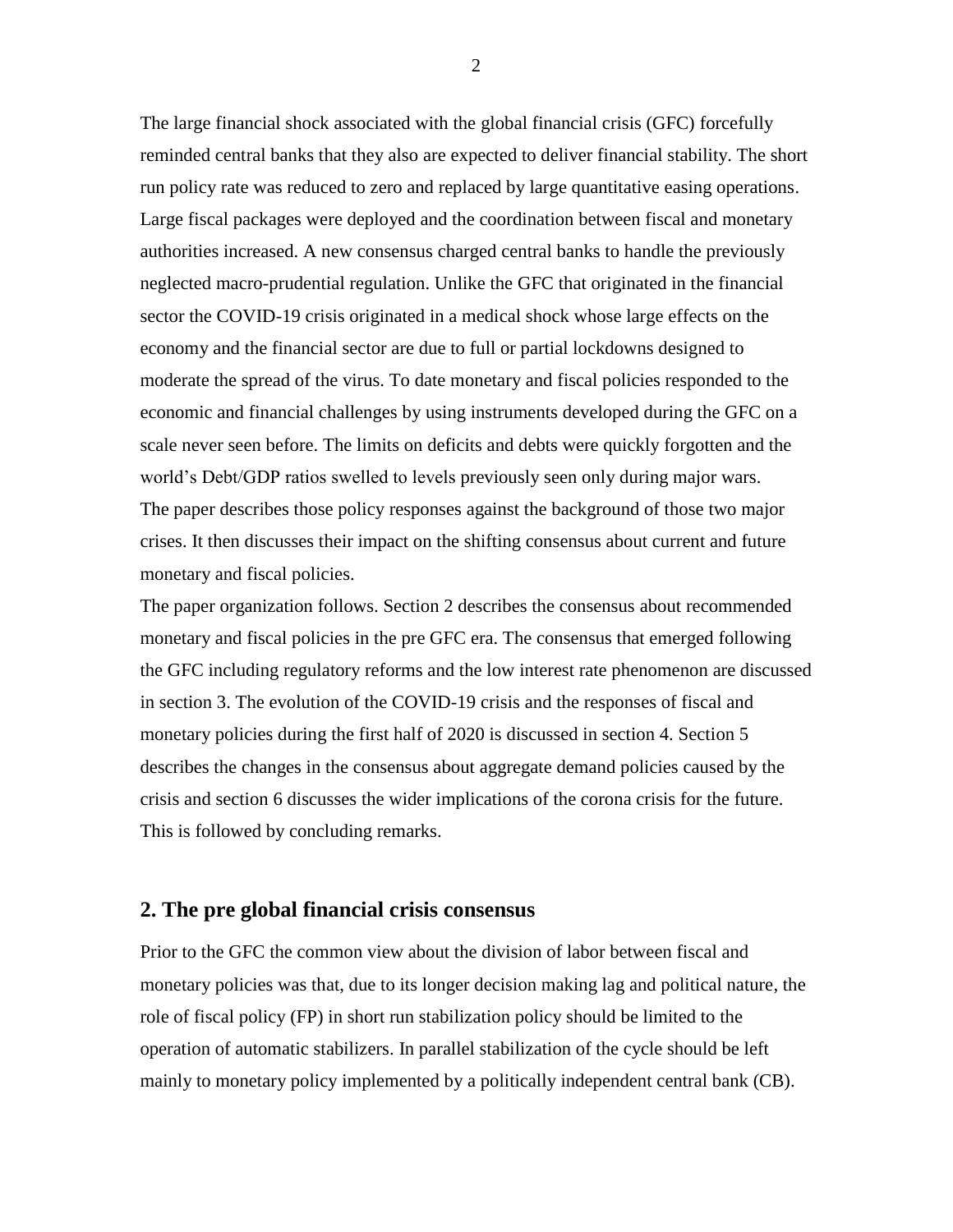Fiscal policy should be conducted subject to appropriate limits on the GDP shares of deficits and of the national debt. When those limits are binding government's budget should be balanced over the business cycle. When those limits are not binding full employment deficits may be allowed temporarily. The stability and growth pact in the European Union (EU) required that the Debt/GDP ratio not exceed 60% and the deficit to GDP ratio not exceed 3%. Although many countries in the EU did not always abide by those limits they became a standard for responsible government behavior within and outside the EU. Obviously, a country with initial debt substantially above the limit cannot achieve the limit in one year or two. But it can decide to commit to a path of deficits/GDP ratios that will eventually reduce the Debt/GDP ratio to 60%.<sup>2</sup> During the two decades preceding the GFC the following consensus on monetary policy and institutions emerged: The main objective of monetary policy is to maintain price stability in the medium and long terms. This objective is operationalized in terms of an inflation target (usually 2 percent). As long as inflation does not deviate too much and/or too long from the target, monetary policy can and should be used to reduce the output gap.<sup>3</sup> The conduct of monetary policy should be delegated to an independent central bank CB with full authority to set policy interest rates and to conduct open market operations. The interest rate is the main instrument of monetary policy and open market operations should be devised so as to support decisions about this instrument. Lending to government and interference with the instruments of monetary policy is prohibited. It bears repeating that since it can react more swiftly than fiscal authorities to changing circumstances most of the burden of short stabilization of the inflation and output gaps was expected to be borne by the independent CB.

In parallel the New-Keynesian framework provided a micro founded sticky prices conceptual framework that recognized explicitly the central role of forward looking expectations for the conduct of monetary policy within an inflation targeting (IT) framework.<sup>4</sup> In this micro founded version of IT, an independent CB picks the shortterm interest rate (taking the structure of the economy and inflationary expectations as

 $\overline{a}$ 

<sup>&</sup>lt;sup>2</sup> Using such a strategy Israel reduced the Debt/GDP ratio from over 90% in 2003 to around 60% in 2019.

<sup>&</sup>lt;sup>3</sup> Although most CBs were sensitive to financial stability considerations this objective did not take center stage until the arrival of the GFC.

<sup>4</sup> Woodford (2003) and Gali (2008) are prominent examples.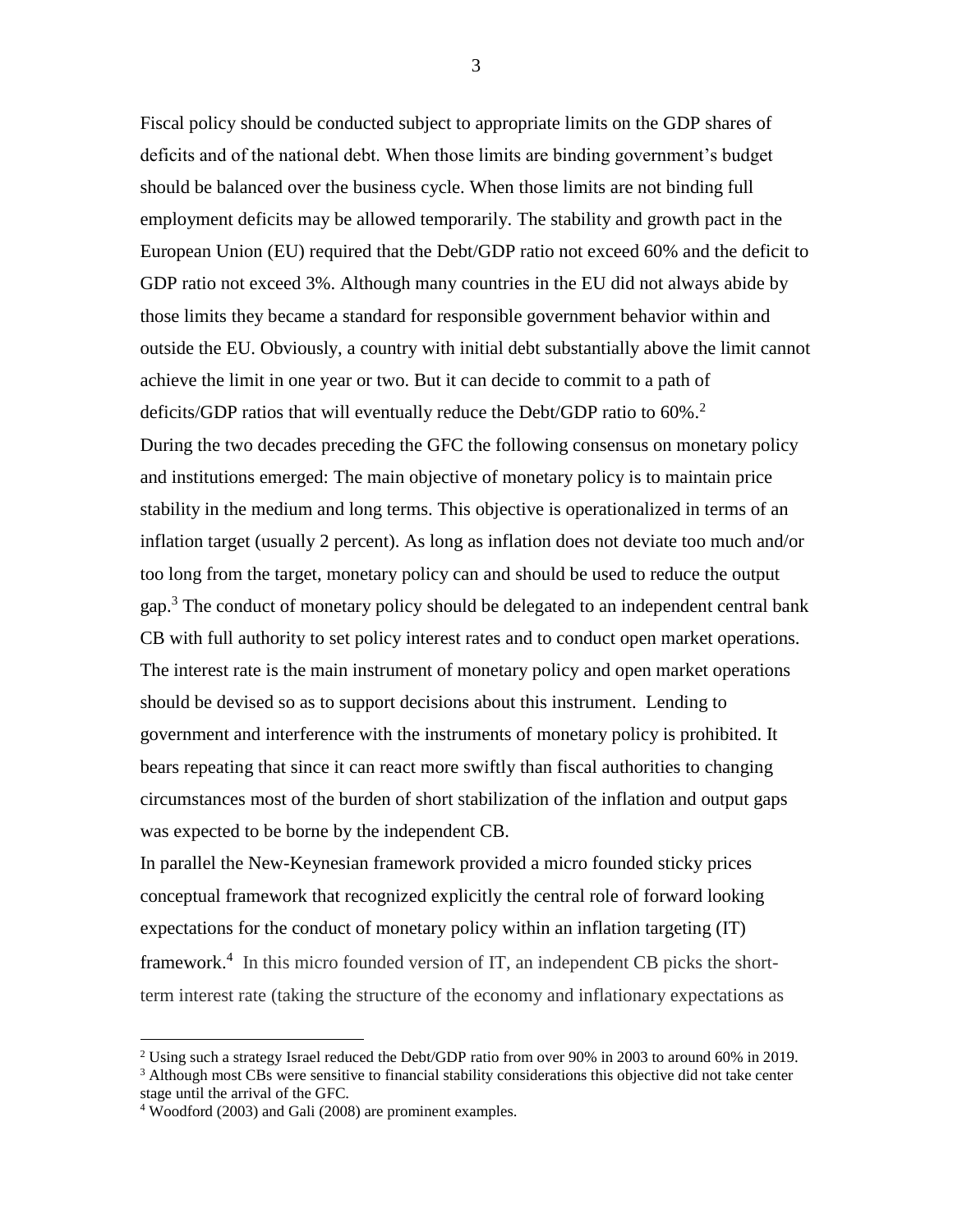given), so as to minimize a weighted linear combination of the social costs of the inflation and output gaps. Here the first gap is the deviation of inflation from the IT and the second gap is the deviation of actual from potential output.

Prior to the 1990s most CBs were largely dominated by treasuries and governments. Under the Bretton-Woods (BW) regime that operated between 1945 and 1971 price stability in many countries was achieved by a system of fixed, but periodically adjustable, pegs with respect to the US dollar backed by limited capital mobility implemented through exchange controls. During this period the role of CBs was limited to maintaining the fixed pegs and they had little independence. The post BW period witnessed a period of experimentation with alternative nominal anchors that would permanently stabilize the high inflations of the seventies and the eighties. This process culminated during the nineties to a wholesale process of upgrading's in CB independence.<sup>5</sup>

#### **3. Consensus following the global financial crisis**

The global financial crisis eroded the pre-crisis consensus along several dimensions. Policymakers and the economic profession realized the central role of financial stability and of systemic risks that had taken second seat prior to the crisis. This led to widespread regulatory reforms as well as to the emergence of, at the time, unconventional monetary policy instruments. The emergence of the zero lower bound (ZLB) constraint led to the widespread use of quantitative easing (QE) as a substitute for interest rate policy. In the US, to prevent potential inflationary consequences of widespread QE operations the FED supplemented this policy by paying interest on bank reserves.<sup>6</sup> The Fed and other central banks bought long term bonds in order to directly affect interest rates over the entire yield curve. Other instruments like forward guidance became standard instruments of monetary policy and a number of economies engaged in direct forex intervention.

During the early stages of the crisis large fiscal packages were deployed to lift the equity capital and the liquidity of both financial and non-financial institutions. Two examples from the US are the 2008 TARP bill designed to help the financial sector and the 2009

<sup>5</sup> Further details appear in Cukierman (2008) and Cukierman (2018).

 $6$  Those inflation risks did not materialize. Instead sustained periods of below target and even negative inflation followed during the second half of the GFC and its aftermath.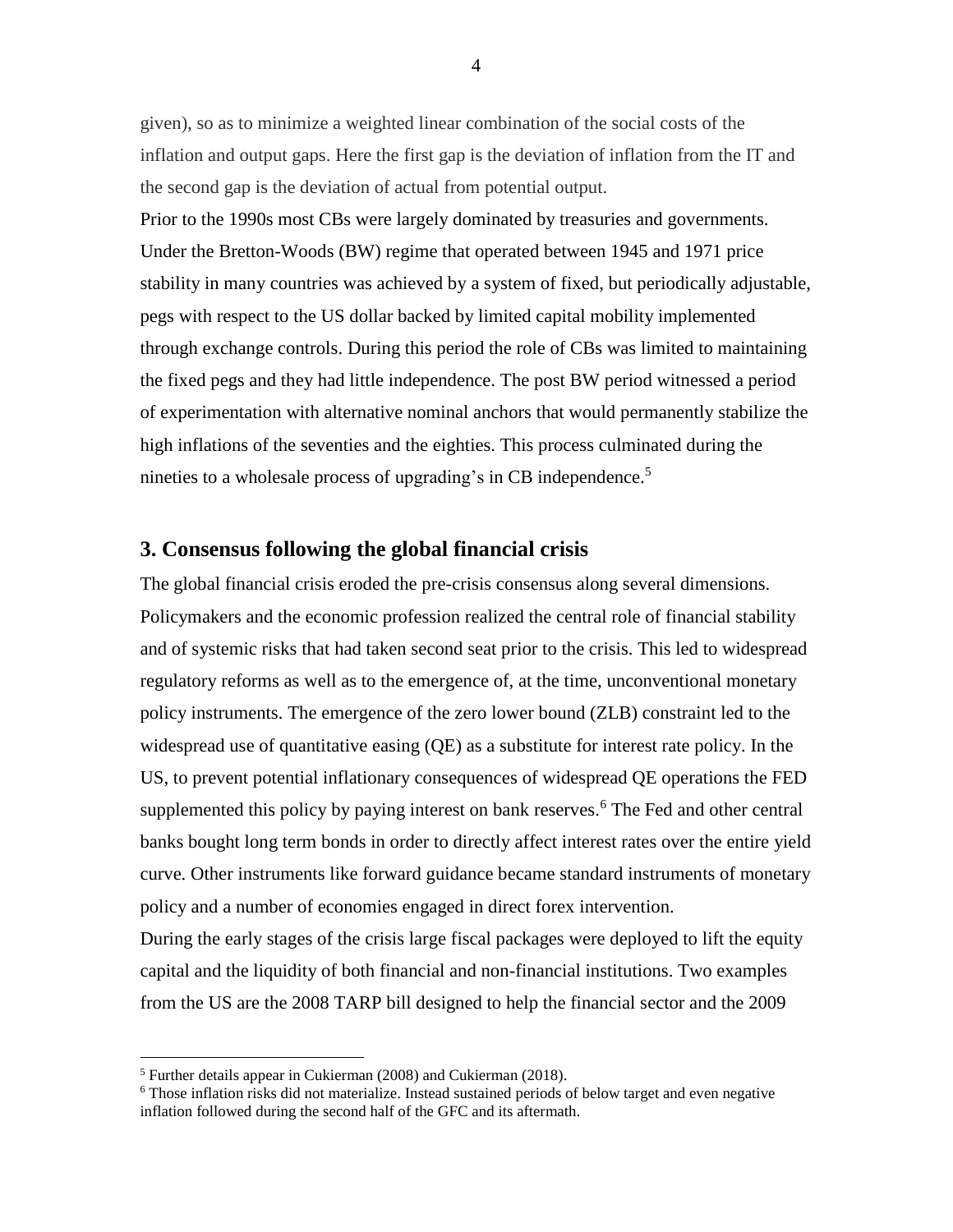ARRA designed to stimulate investments and the real economy. EU governments, China and other governments also deployed fiscal packages, albeit of relatively smaller magnitudes than the US. Thus, in the face of large financial shocks that spread to the real economy policymakers responded by substantial expansionary fiscal policies.

#### **3.1 Unconventional (at the time) monetary policy instruments**. 7

This subsection contains a somewhat more detailed discussion of the unconventional monetary instrument deployed during the GFC.

Quantitative easing (QE) (also known as Large Scale Asset Purchases) is not new. Buying or selling assets by the CB is a normal by-product of conventional interest rate policy even during normal times since maintenance of the policy rate at the level desired by the CB has to be supported by the injection or removal of liquidity through the buying or selling of assets. There are several factors that distinguish asset purchases during the crisis from their normal times counterparts. First, such purchases increased dramatically only once the policy rate reached the ZLB. Second, particularly in the US, the range of assets purchased was much wider than during normal times. Rather than limiting itself to government debt the Fed bought mortgage backed securities and other types of commercial debt. During the immediate aftermath of Lehman's fall the Fed also bought banking stocks in an attempt to strengthen the capital position of the banking system .Finally, the exceptionally large magnitude of US QE operations distinguishes it from asset purchases during normal times. In reaction to the panic that engulfed financial markets in the immediate aftermath of Lehman's collapse QE was used mainly to inject liquidity into the capital market. But, as the recession caused by the financial crisis persisted, QE gradually became a device for circumventing the ZLB by directly lowering long term interest rates in order to stimulate the economy. Between August 2008 and October 2014 the monetary base in the US increased by a factor of five. Although it receded somewhat since then it was still about four times larger at the eve of the corona crisis than in August 2008. This reflected the Fed's decision to reduce the monetary base gradually by attrition.

Although it engaged in some limited asset purchases already in 2008/9 the ECB started to engage in large scale asset purchases only at the beginning of  $2015$ .<sup>8</sup> From that time and

 $7$  The following discussion draws on parts of section 2 in Cukierman (2019).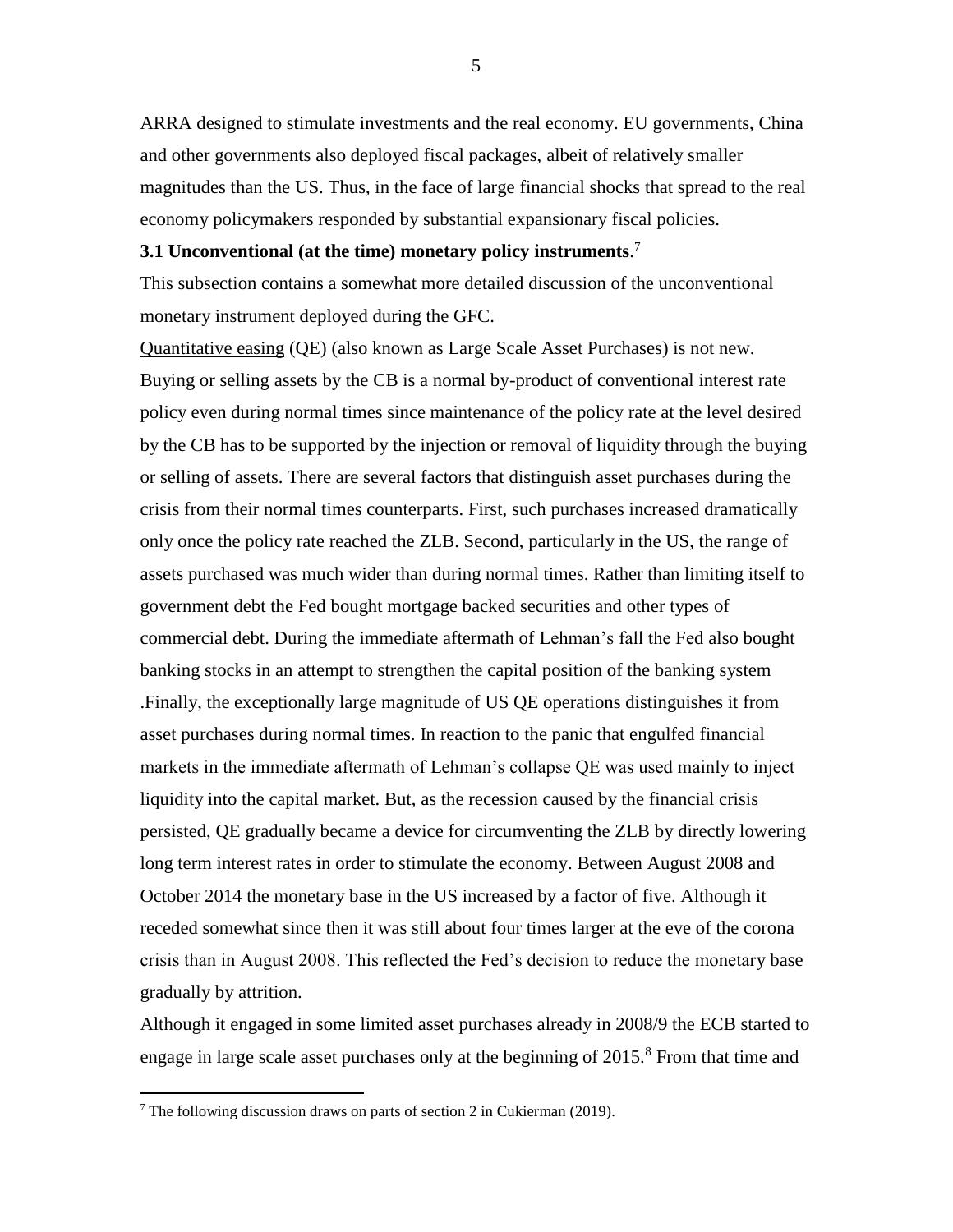on the ECB intensified the use of this instrument. A partial reason for this later adoption of QE is the strong focus of the ECB charter on price stability.

Forex market interventions are not new. They have been used by central banks of emerging markets as a device for ironing out "excessive fluctuations" in exchange rates long before the GFC. For several decades prior to the crisis China pegged its currency to the US \$ in order to maintain the competitiveness of its exports. But the sustained zero interest rate policy of the Fed and the negative ECB policy rate since 2015 added a new dimension to such interventions. To preserve their competitiveness small open economies such as Switzerland, Israel, the Czech Republic and others reacted to the expansionary monetary policies of the big blocks by lowering their policy rates, often in conjunction with forex interventions designed to stem the appreciation of their currencies. The potential importance of such interventions gradually increased as their policy rates approached the ZLB. In small open economies an important transmission channel of monetary policy operates through the exchange rate. Once the ZLB is reached the relative importance of foreign exchange purchases as a device for moderation of appreciation rises. Some countries such as Israel have initially used this instrument to build up forex reserves and occasionally to iron out excessive appreciation tendencies.

As of September 2011 the Swiss National Bank (SNB) introduced a one sided peg on the Euro/SF exchange rate at 1.2 and effectively defended it till January 2015 when the ECB announced a large QE program. This policy led to a substantial increase in Switzerland's forex reserves which, as of late 2015, were at a level similar to that of the country's GDP. The SNB extreme reliance on forex interventions is directly related to the GFC. Being a safe haven currency the Swiss Franc tended to appreciate in reaction to frequent panics experienced during the GFC eroding the competitiveness of Swiss exports. Having reached the ZLB relatively early the SNB found it expedient to rely relatively heavily on forex interventions. It is notable that, once the ZLB is reached, there is no need to sterilize such interventions implying that they become similar to the QE operations practiced by the Fed and the ECB.

 $\overline{a}$ 

<sup>&</sup>lt;sup>8</sup> Prior to that the bulk of its liquidity injections operations were done through limited term advances to the banking system.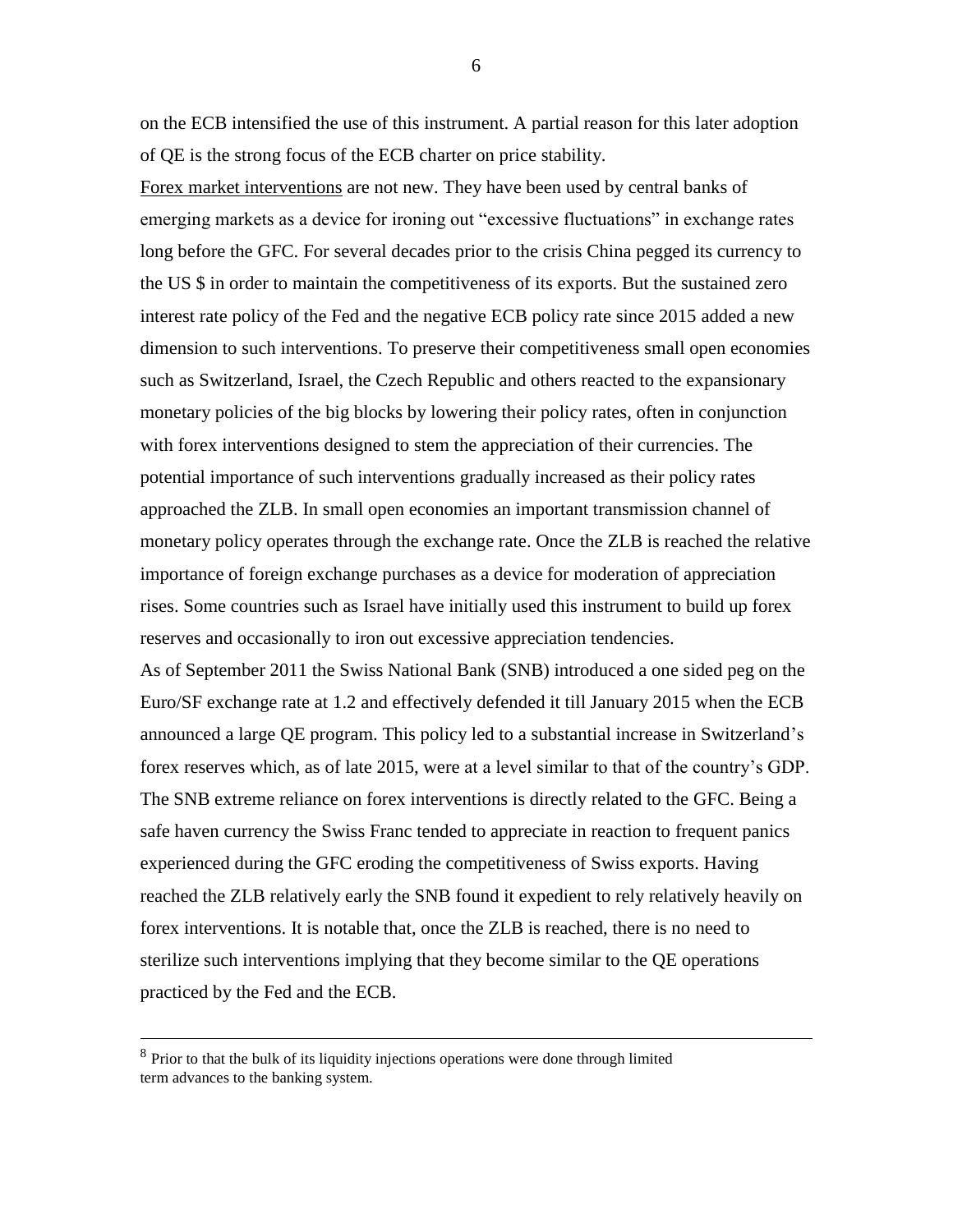Negative interest rates and long term asset purchases: Recent negative inflation rates along with economic activity below potential induced a number of central banks to experiment with negative policy rates. Sweden, Denmark and Switzerland set their deposit rates at negative levels to preserve competitiveness and to induce banks to lend. During the first quarter of 2015 the ECB adopted a negative deposit rate mainly in order to stimulate banks' lending. A similar policy was enacted in early 2016 by the Bank of Japan.

Negative rates on banking reserves mean that banks have to pay for keeping deposits at the CB. Most banks did not initially pass this cost to small and medium size deposits but did charge large depositors. Those developments suggested that the bound on the policy rate may be reduced somewhat below zero. Nonetheless as long as the returns on cash and on deposits differ, it will not be possible for institutional reasons to reduce the policy rate substantially below zero.

This may be a serious problem if the short term Wicksellian natural rate of interest is expected to remain below zero for an extended period of time. Curdia et.al. (2015) and Curdia (2015) estimate that this rate reached a minimum of -4% in the US over the GFC and remained below zero for several years. However, long term rates risky rates whose impact on economic activity is more important than the direct impact of the short term policy rate remained in the positive range. Recognizing this the Fed directed a large part of its QE operations to the purchase of long term risky bonds. The accepted view prior to the GFC was that the CB should influence long term rates through the short end of the yield curve. Once this became infeasible due to the ZLB the Fed aimed at directly reducing long term risky rates through targeted QE operations. In chapter 22 of his memoirs Bernanke (2015, p. 521) recounts that this policy was initially criticized by the political establishment in Congress on the ground that the Fed should "resist further extraordinary interventions in the US economy".

Forward guidance: Like QE and forex interventions forward guidance is not a new monetary policy instrument. However the ZLB constraint along with widespread use of QE in the US and more recently in the Euro area made it an effective complementary policy tool. Obviously, to be effective, preannouncements of future policy plans have to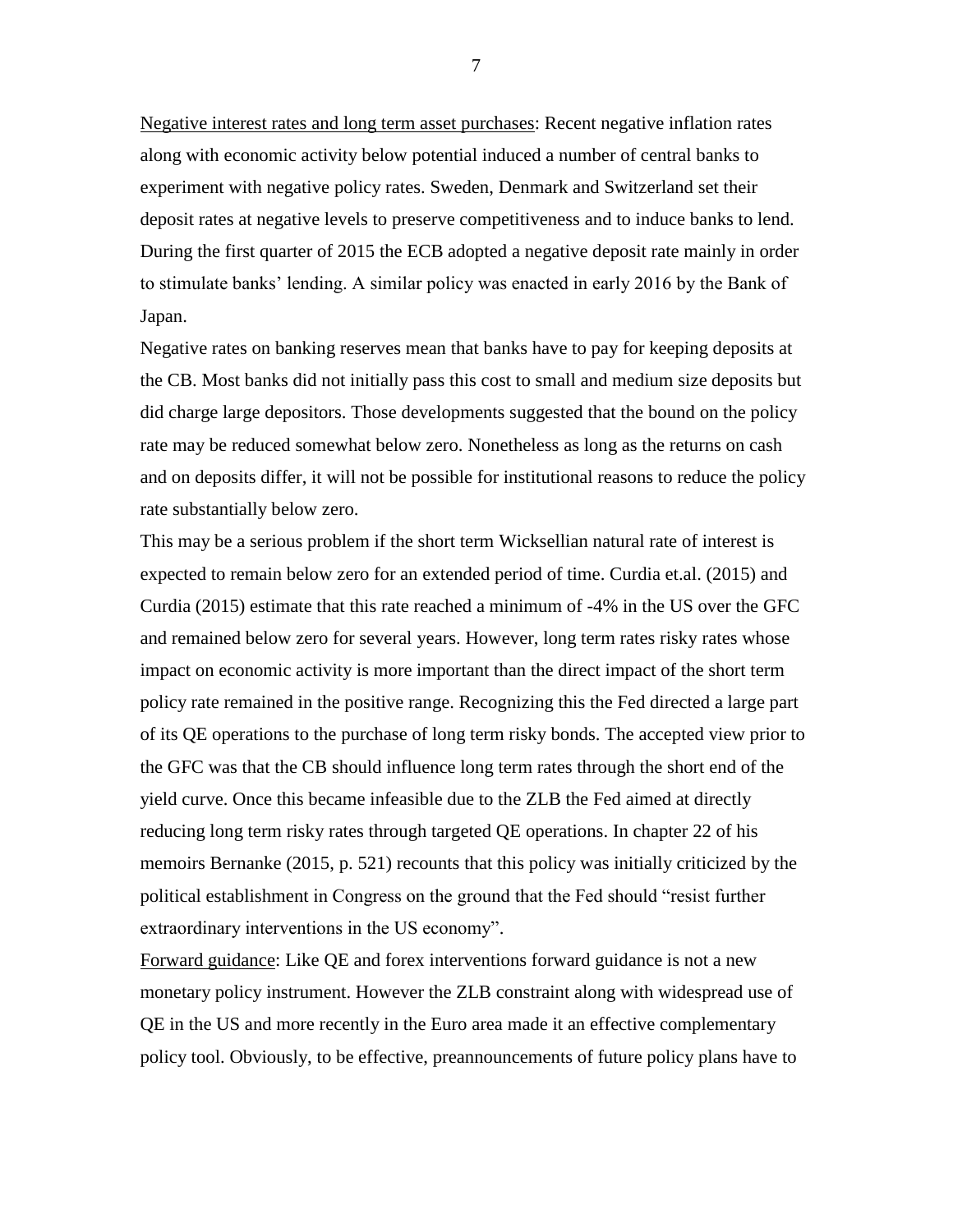be subsequently delivered. This may be a problem if unexpected future developments call for deviations form previously announced policies.

Following experimentation with date based statements about the target policy rate through 2012 the Fed started to handle this difficulty by using contingent forward guidance. In 2013 the Fed announced numerical thresholds for the rate of unemployment and inflation. In particular it stated that the target policy rate will stay low as long as unemployment is above 6.5% and inflation remained at or below 2.5%. In his memoirs Bernanke (2015, page 532) stresses that the figure for unemployment was a threshold rather than a trigger in the sense that the FOMC would not even consider lifting the policy rate as long as unemployment was above 6.5%. This numerical statement had repeatedly been backed up by the more general statement that the Fed would do "whatever it takes" to reduce the rate of unemployment. In the face of mounting doubts about the viability of the Eurozone (EZ) President Draghi of the ECB used similar language to signal that the ECB will do whatever it can to assure the viability of the EZ.

## **3.2 Is the low rates phenomenon a consequence of monetary policies during the global financial crisis?**

Shortly after the collapse of Lehman brothers in September 2008 the Fed reduced the policy rate to practically zero and maintained it there till the last quarter of 2015. CBs of most developed and emerging economies followed similar paths shortly after.<sup>9</sup> Along with QE operations over the entire yield curve monetary policies contributed to the creation of an era of low short and long term interest rates. In addition, by depressing real economic activity and growth the GFC reduced the natural rate of interest. On the other hand Bean et. al. al. (2015) document a downward trend in long term riskless rates much before the GFC. They attribute it mainly to a world saving glut that preceded the GFC and to a lesser extent to a decrease in the demand for investment. A large part of the increase in savings was due to a very high Chinese saving rate out of which a high fraction was directed at the purchase of long term high quality bonds. In parallel there was an increase in the fraction of individuals in the middle aged individuals in other economies. Since those individuals are responsible for the bulk of savings this

 $\overline{a}$ 

<sup>&</sup>lt;sup>9</sup> An important exception is the ECB whose deposit facility rate reached the ZLB only during the last quarter of 2013.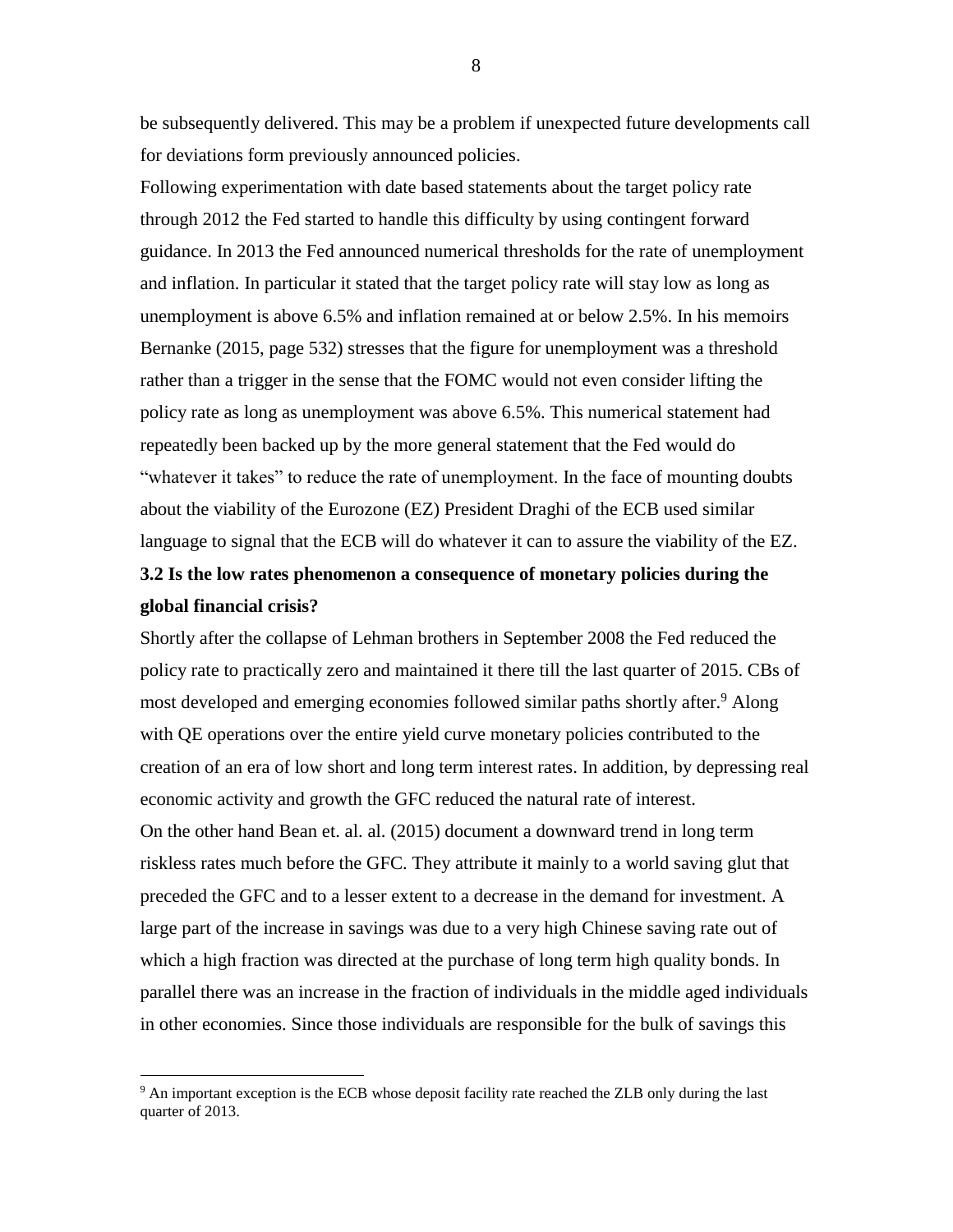also contributed to the increase in savings. Caballero et. al. (2016) argue that the demise of mortgage backed securities that were considered as safe assets prior to the GFC also contributed to the reduction in long term safe interest rates by reducing the supply of safe assets.

In summary it appears that, although large liquidity injections through QE operations and maturity extension programs was not the only cause of low safe long term rates it contributed to their persistence and solidification.

**3.3 Increasing awareness to financial stability considerations and regulatory reform** Although, prior to the GFC, financial stability was not as visible as IT CBs kept an eye on the segments of this objective that were under their regulatory authority. As is well known the allocation of regulatory functions between different regulators varies across countries. Pre-crisis regulation, whether within or outside the CB, focused mainly on microeconomic regulation and paid relatively less attention to the risks posed by systemic crises and "too big to fail" institutions. The confluence of large scale failures of systemic institutions and the associated financial panics that combined to start the GFC gave monetary policymakers and other regulators a dramatic wake up call. This triggered a wholesale process of regulatory reform with strong focus on macro-prudential regulation, substantial increases in banks' capital requirements, stress tests for systemically important financial institutions and the closing of loopholes. Major pieces of legislation in this context are the July 2010 Dodd-Frank Act in the United States and the creation of a European banking union by the heads of state and government of the European Union in June 2012. In both cases, the respective central banks (the Fed in the US and the ECB in the EZ) were charged with the supervision and regulation of systemic risks and, in parallel, given more authority in comparison to the pre-crisis era. Similarly, in the United Kingdom, an independent Financial Policy Committee charged with monitoring and reducing systemic risks was created in April 2013 within the Bank of England.<sup>10</sup> Regulatory reforms in all three areas are based on the notion that the central bank is the choice institution for macroprudential supervision and regulation. This consensus is supported by two main considerations. First, the central bank is the public sector's institution that is likely to have the widest view of the overall state of the financial

<sup>&</sup>lt;sup>10</sup> Further details appear in section 5 of Cukierman  $(2019)$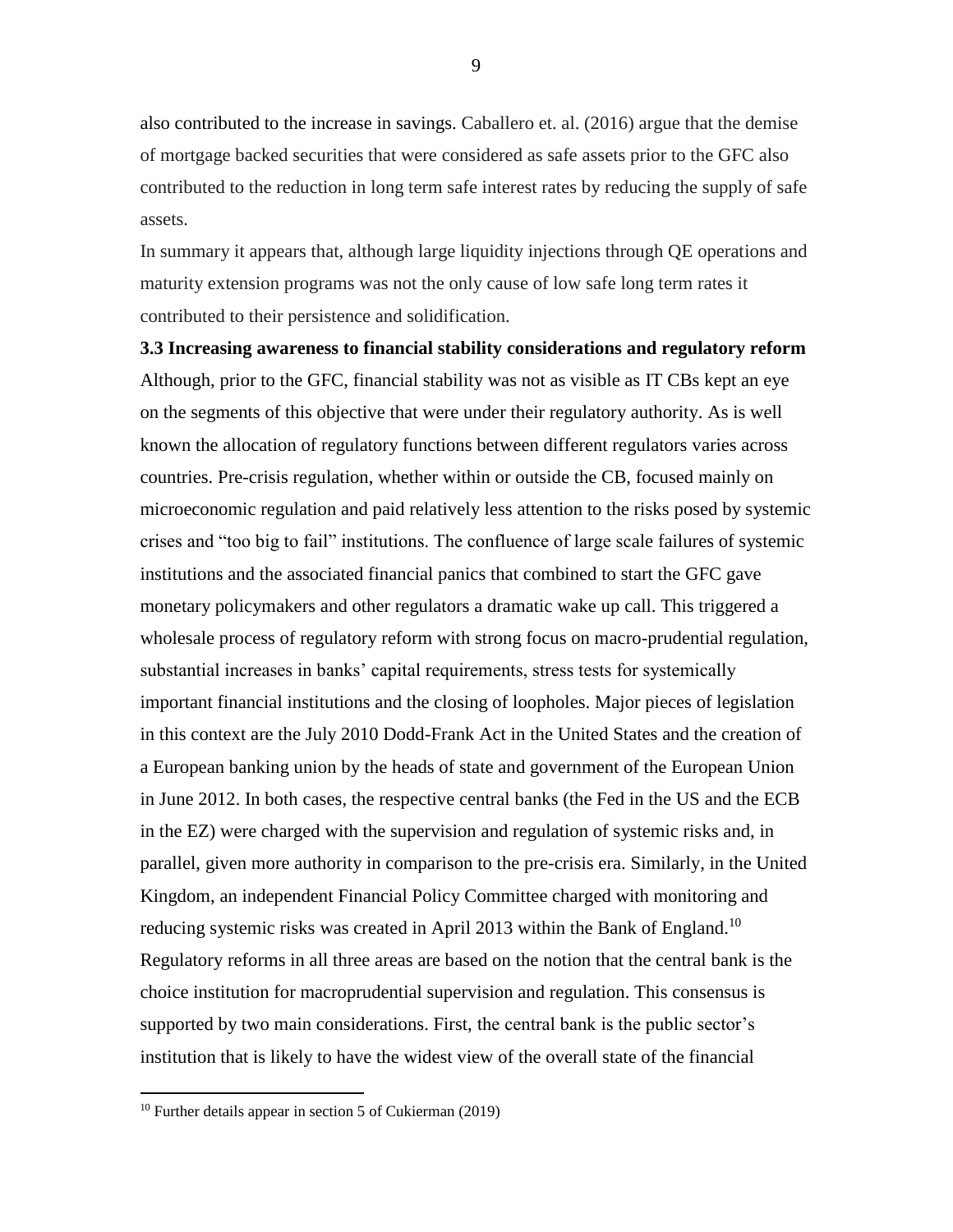system. Second, the central bank is also the institution that acts as lender of last resort in case of crisis. It therefore makes sense to charge the central bank with systemic stability and to endow it with the additional policy instruments needed to perform this task. Consequently, the central bank is well positioned to evaluate the trade-offs involved in taking preventive measures against a systemic crisis and the injection of public funds to limit the adverse effects of such a crisis if it materializes. $11$ 

# **4. Evolution of the COVID-19 crisis and aggregate demand policy responses**

Unlike the GFC and the great depression the corona crisis originated in the real economy and was totally unanticipated. The absence of vaccine against the COVID-19 virus and its speedy contagiousness prompted medical and political authorities to curtail mobility by imposing lockdowns, quarantines, social distancing and an almost complete standstill of international air travel. By forcing large portions of the work force into segregation and closing down businesses this inevitable policy reaction transformed the impact of the virus from a pure medical emergency into a major real negative supply shock. Mobility restrictions led to a substantial shut down of the economy, reduced production, layoffs, income losses, disruption of supply chains, and elevated personal and aggregate uncertainty. Those effects were amplified by the universality of the medical cum economic crisis and the associated reduction in world trade. The actual and expected GDP shrinkages quickly spilled over to financial markets leading to credit restrictions and capital outflows from developing economies. Sectors relying on social interactions such as travel, entertainment, restaurants and tourism took a particularly heavy toll. In parallel international demand for producers of medical supplies soared. The drastic reduction in air and car travel along with production stoppages led to the collapse of the price of crude oil creating serious problems for government finances in some oil producing countries like Russia and Saudia. Unlike the GFC the COVID-19 crisis is characterized by a sharp decrease in aggregate consumption.

Table 1 shows actual rates of growth by major country groups and selected countries as well as projections for 2020 and 2021 from the April and June issues of the World

 $11$  Chapter 13 of D'Apice and Ferri (Forthcoming) contains a detailed discussion of financial reforms induced by the GFC.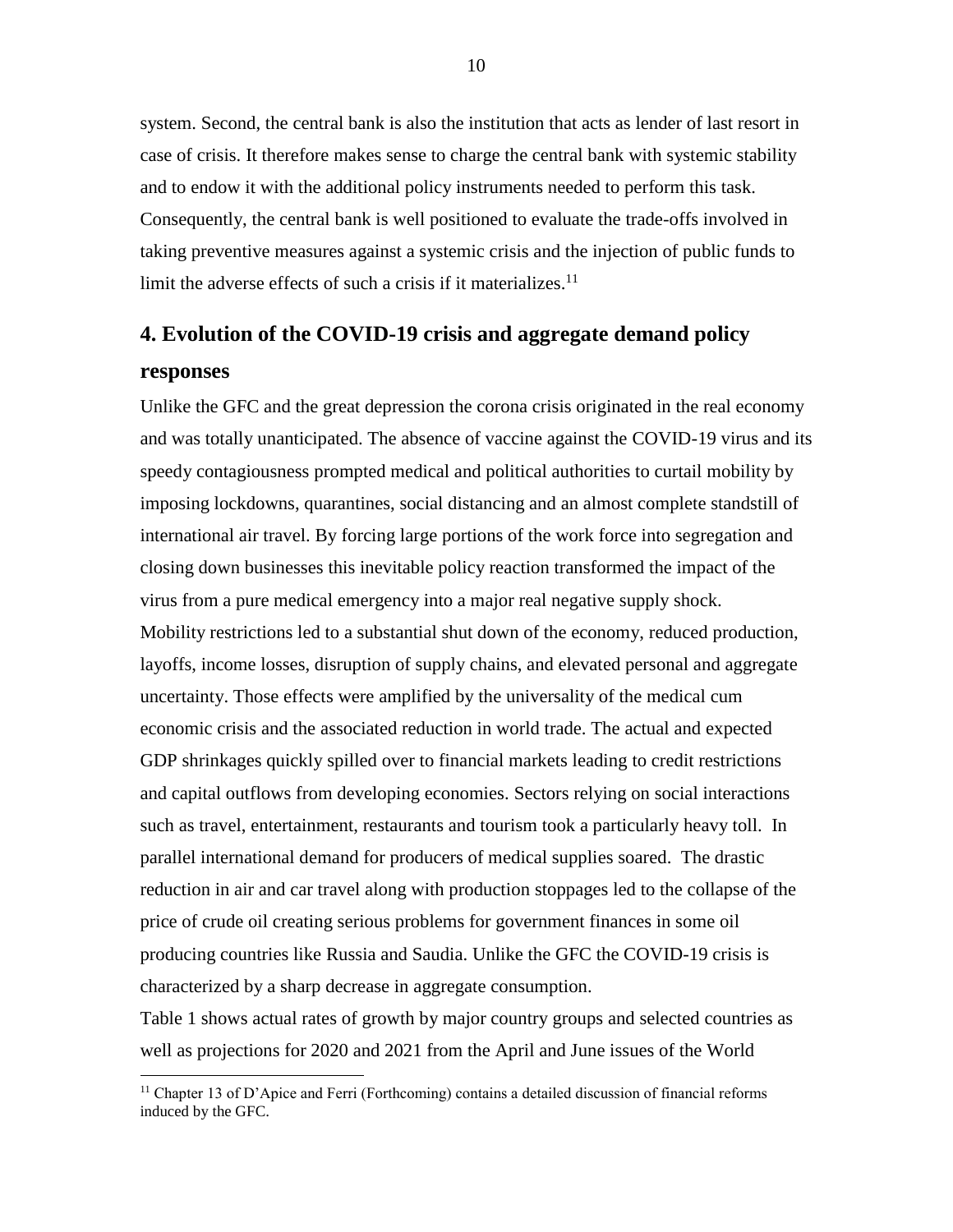Economic Outlook. As of June 2020 world output is expected to shrink by 4.9 percent, advanced economies by 8.0 percent and emerging markets and developing economies by 3.0 percent. Except for China, all the countries in the table are predicted to experience negative rates of growth in 2020 reflecting the global reach of the virus and its economic ramifications. Rates of growth are more negative in advanced economies than in emerging markets and developing countries. Within developed economies there are substantial differences in the adverse growth effects on GDP ranging from a minimum of -4.8 for other advanced economies to a maximum of -12.8 for Italy and Spain. Due to initially overoptimistic assumptions the projections for 2020 growth as of June are uniformly more pessimistic than those made in April 2020. In particular, in economies with declining infection rates, the slower recovery path in the updated forecast reflects persistent social distancing into the second half of 2020; more persistent damage to supply potential from the larger-than-anticipated hit to activity during the lockdown in the first and second quarters of 2020; and a hit to productivity as surviving businesses incorporate workplace safety and hygiene practices. For economies still struggling to control infection rates, a lengthier lockdown will inflict an additional toll on activity. The June forecast assumes that financial conditions, which have eased following the release of the April 2020 IMF World Economic Outlook, will remain at current levels. Those forecasts as well as the general outlook are subject to an unusually high degree of uncertainty whose sources and implications are discussed later.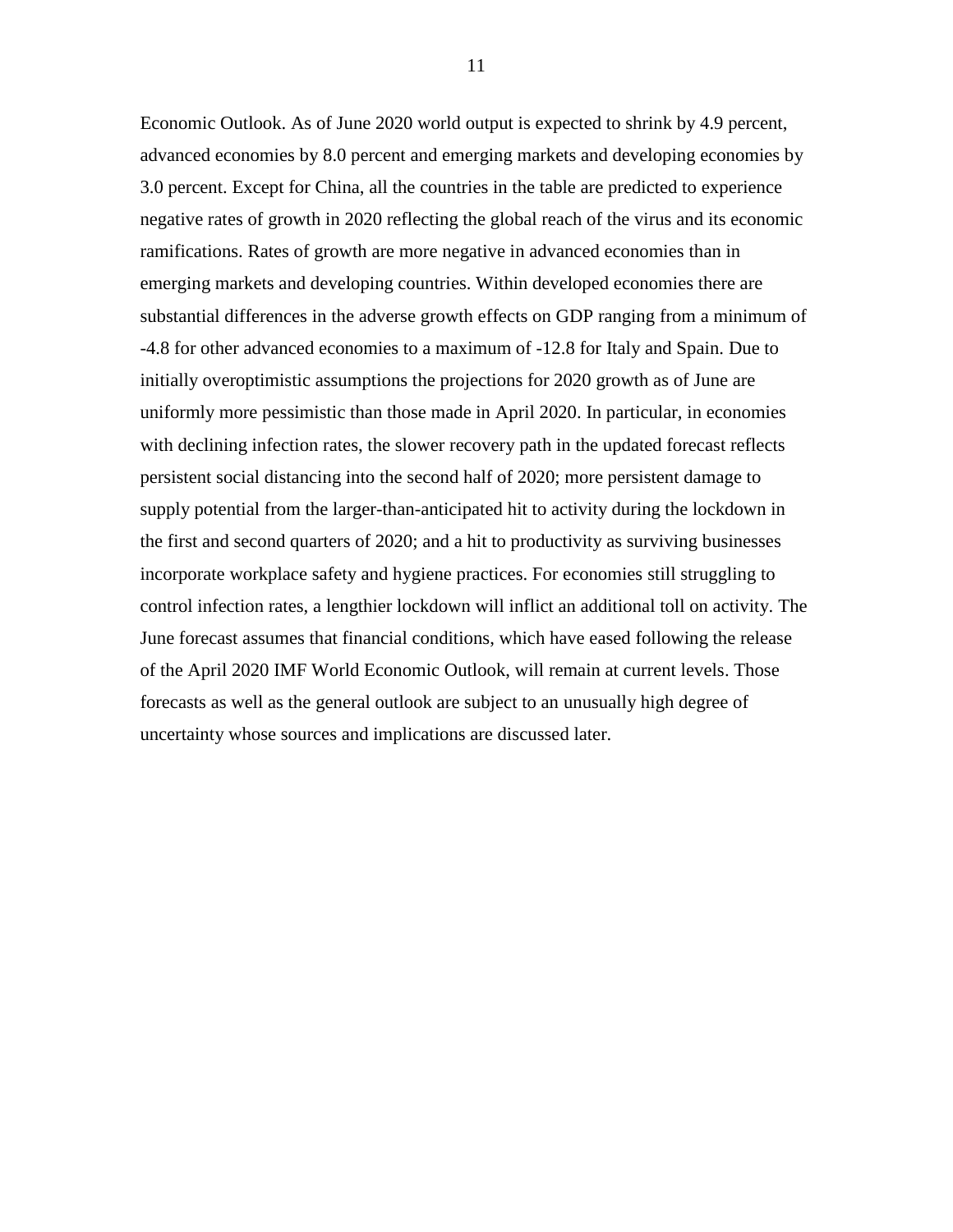| *** <del>=</del> *** ***** | 2019       | 2020           | 2020         | 2021 projection | 2021 projection |
|----------------------------|------------|----------------|--------------|-----------------|-----------------|
|                            | (actual)   | projection (as | projection   | (as of April)   | (as of June)    |
|                            |            | of April)      | (as of June) |                 |                 |
| <b>World Output</b>        | 2.9        | $-3.0$         | $-4,9$       | 5.8             | 5.4             |
| <b>Advanced</b>            | <u>1.7</u> | $-6.1$         | $-8.0$       | 4.5             | 4.8             |
| <b>Economies</b>           |            |                |              |                 |                 |
| <b>US</b>                  | 2.3        | $-5.9$         | $-8.0$       | 4.7             | 4.5             |
| Euro Area                  | 1.2        | $-7.5$         | $-10.2$      | 4.7             | 6.0             |
| Germany                    | 0.6        | $-7.0$         | $-7.8$       | 5.2             | 5.4             |
| France                     | 1.3        | $-7.2$         | $-12.5$      | 4.5             | 7.3             |
| Italy                      | 0.3        | $-9.1$         | $-12.8$      | 4.8             | 6.3             |
| Spain                      | 2.0        | $-8.0$         | $-12.8$      | 4.3             | 6.3             |
| Japan                      | 0.7        | $-5.2$         | $-5.8$       | 3.0             | 2.4             |
| <b>UK</b>                  | 1.4        | $-6.5$         | $-10.2$      | 4.0             | 6.3             |
| Canada                     | 1.6        | $-6.2$         | $-8.4$       | 4.2             | 4.9             |
| Other Advanced             | 1.7        | $-4.6$         | $-4.8$       | 4.5             | 4.2             |
| <b>Emerging Markets</b>    | 3.7        | $-1.0$         | $-3.0$       | 6.6             | 5.9             |
| and Developing             |            |                |              |                 |                 |
| <b>Economies</b>           |            |                |              |                 |                 |
| China                      | 6.1        | 1.2            | 1.0          | 9.2             | 8.2             |
| India                      | 4.2        | 1.9            | $-4.5$       | 7.4             | 6.0             |
| ASEAN-5                    | 4.8        | $-0.6$         | $-2.0$       | 7.8             | 6.2             |
| <b>Russia</b>              | 1.3        | $-5.5$         | $-6.6$       | 3.5             | 4.1             |
| Latin America and          | 0.1        | $-5.2$         | $-9.4$       | 3.4             | 3.7             |
| the Caribbean              |            |                |              |                 |                 |
| Saudi Arabia               | 0.3        | $-2.3$         | $-6.8$       | 2.9             | 3.1             |
| Nigeria                    | 2.2        | $-3.4$         | $-5.4$       | 2.4             | 2.6             |
| South Africa               | 0.2        | $-5.8$         | $-8.0$       | 4.0             | 3.5             |
| Low Income                 | 5.1        | 0.4            | $-1.0$       | 5.6             | 5.2             |
| Developing                 |            |                |              |                 |                 |
| Countries                  |            |                |              |                 |                 |

**Table 1: World Yearly Growth Projections for 2020 and 2021 from the April 2020 IMF World Economic Outlook and the June 2020 update**

#### **4.1 Fiscal and monetary policy responses**

The deep decreases in economic activity, employment and incomes triggered by lockouts quickly led to a wide consensus that extraordinarily expansionary fiscal policies should come to the rescue even at the cost of large budget deficits and substantial increases in debt/GDP ratios. This consensus was quickly put into action through fiscal packages that often were substantially larger than their counterparts at the beginning of the GFC. Thus, at the end of March 2020 President Trump signed into law a historic 2.2 trillion stimulus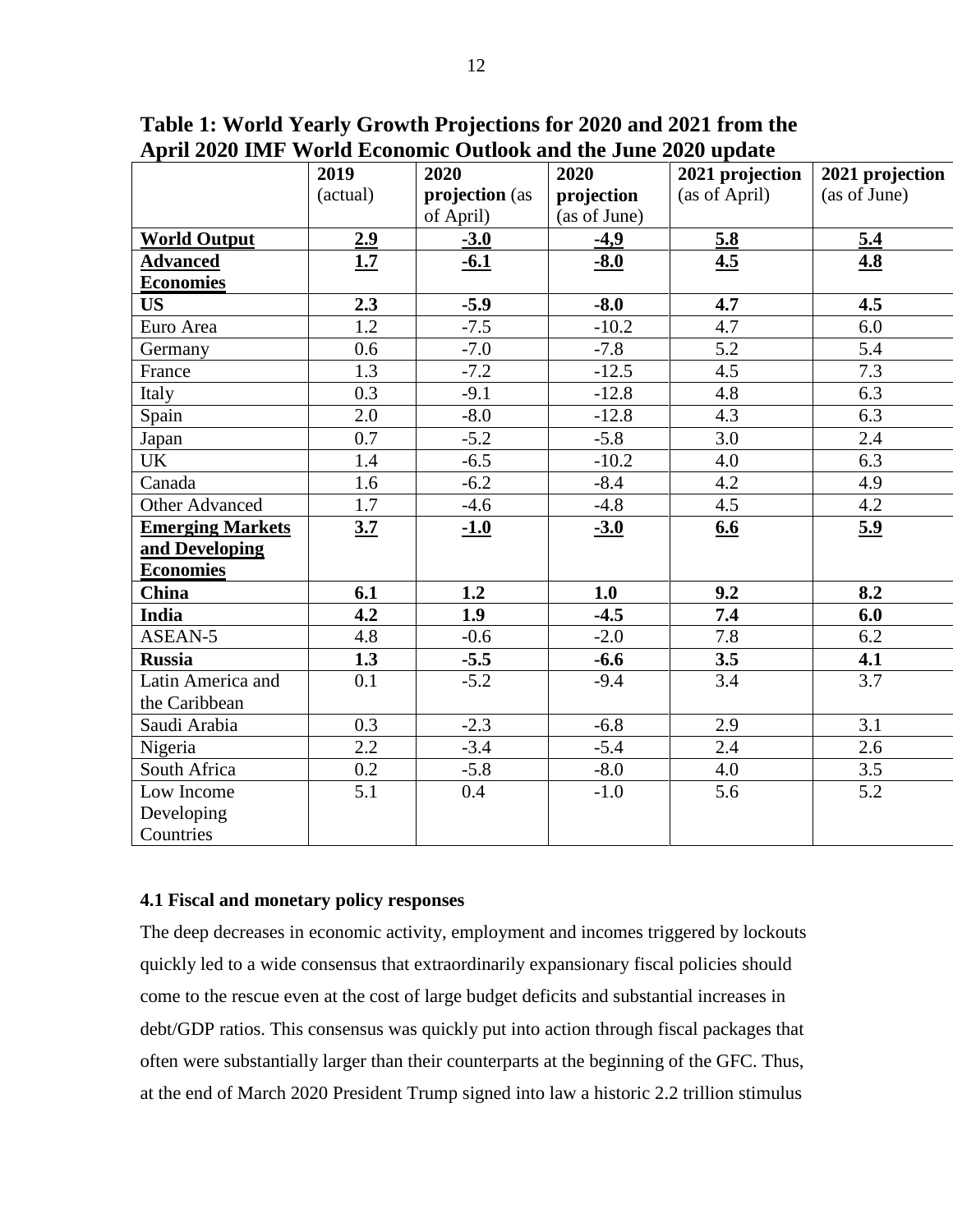package marking the biggest rescue deal ever in US history. In parallel the Fed expanded its QE operations in both size and scope buying, for the first time, corporate bonds below investment grade. As a consequence, by the last quarter of June, the bloated balance sheet it cumulated during the GFC increased further by about 75 percent. Similar policies, although not always as extreme, were deployed by the majority of governments and CBs the world over.

**4.1.1 Fiscal responses:** As of June 2020 the IMF estimates that global public debt will reach an all-time high; exceeding 101 percent of GDP in 2020/21 and the average overall fiscal deficit will soar to 14 percent of GDP in 2020. Figure 1 shows the yearly **changes** in the global public debt and the global fiscal deficit in comparison to their counterparts in 2009 -- a year that marks the peak of the response to the GFC. Those changes are larger by an order of magnitude during the COVID-19 pandemic than during the GFC. In particular, the debt/GDP ratio is expected to increase by almost 19% during the pandemic in comparison to an increase of "only" 10.5% in 2009 and the increase in the overall fiscal deficit in 2020 is expected to be about two times larger than in 2009. Beyond discretionary fiscal measures, automatic stabilizers from taxes and social protection are expected to help cushion the fall in household incomes during the recession, but also to contribute to one-third of the rise in deficits on average. In particular, government revenues are expected to fall more than output and projected to be 2½ percentage points of GDP lower, on average, than in 2019, reflecting lower personal and corporate incomes and hard-hit private consumption. Figure 2 shows the magnitudes of fiscal stimulus for selected countries and country groups through additional spending and foregone revenues as well as through loan and equity guarantees measured in percentages of GDP. The fiscal stimulus is uniformly positive but is substantially larger for advanced economies and the G20 than in the rest of the world. The combined stimulus package is largest in advanced economies (about 20%), second largest in the G20 (about 12%), 5% in emerging markets and about 1% in low income developing countries.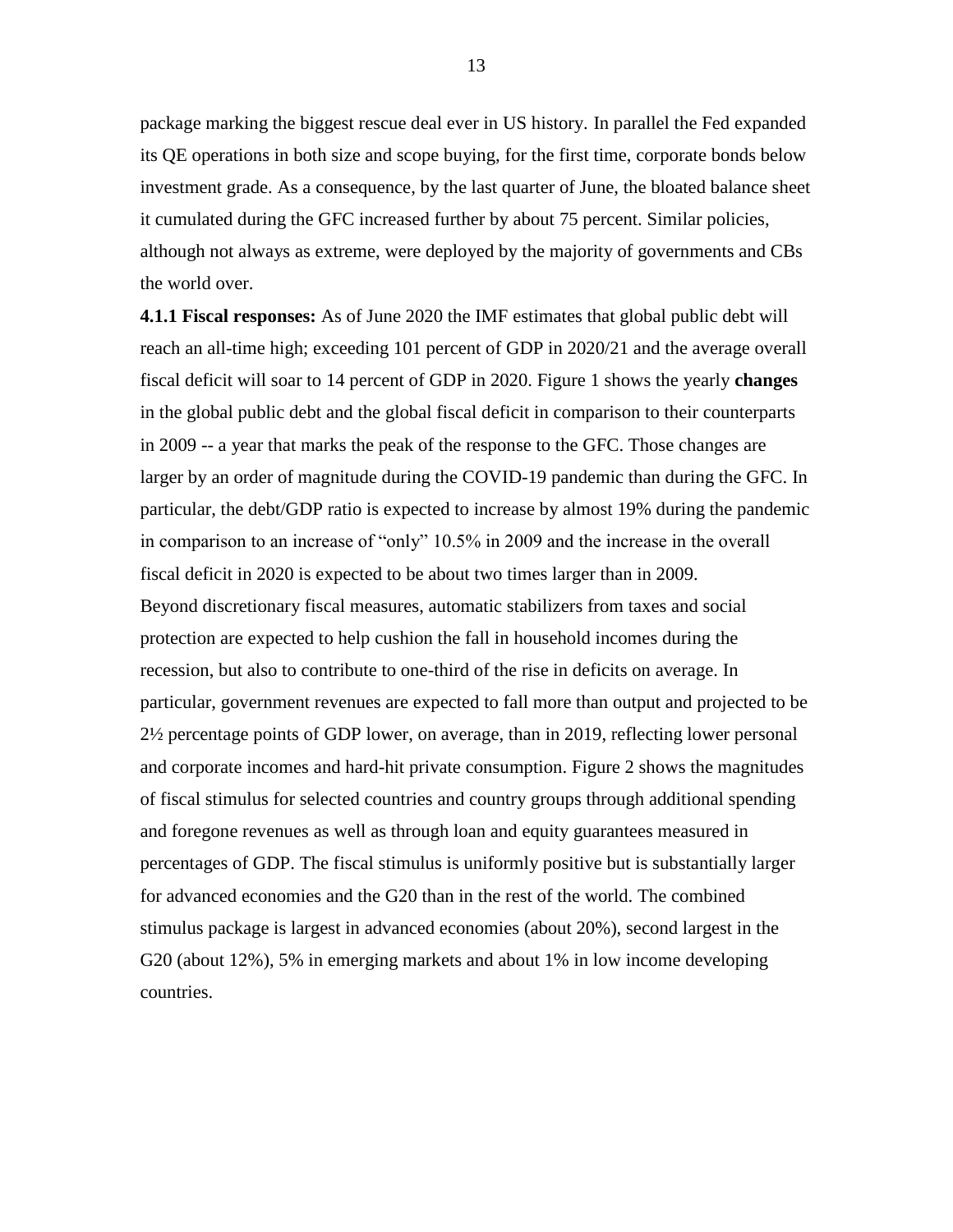**Figure 1: Change in Global Government Debt and Overall Fiscal Balance (percent of GDP)**

Government debt and deficits are set to rise globally, more so than during 2008-10 following the global financial crisis.



Source: WEO June 2020 Update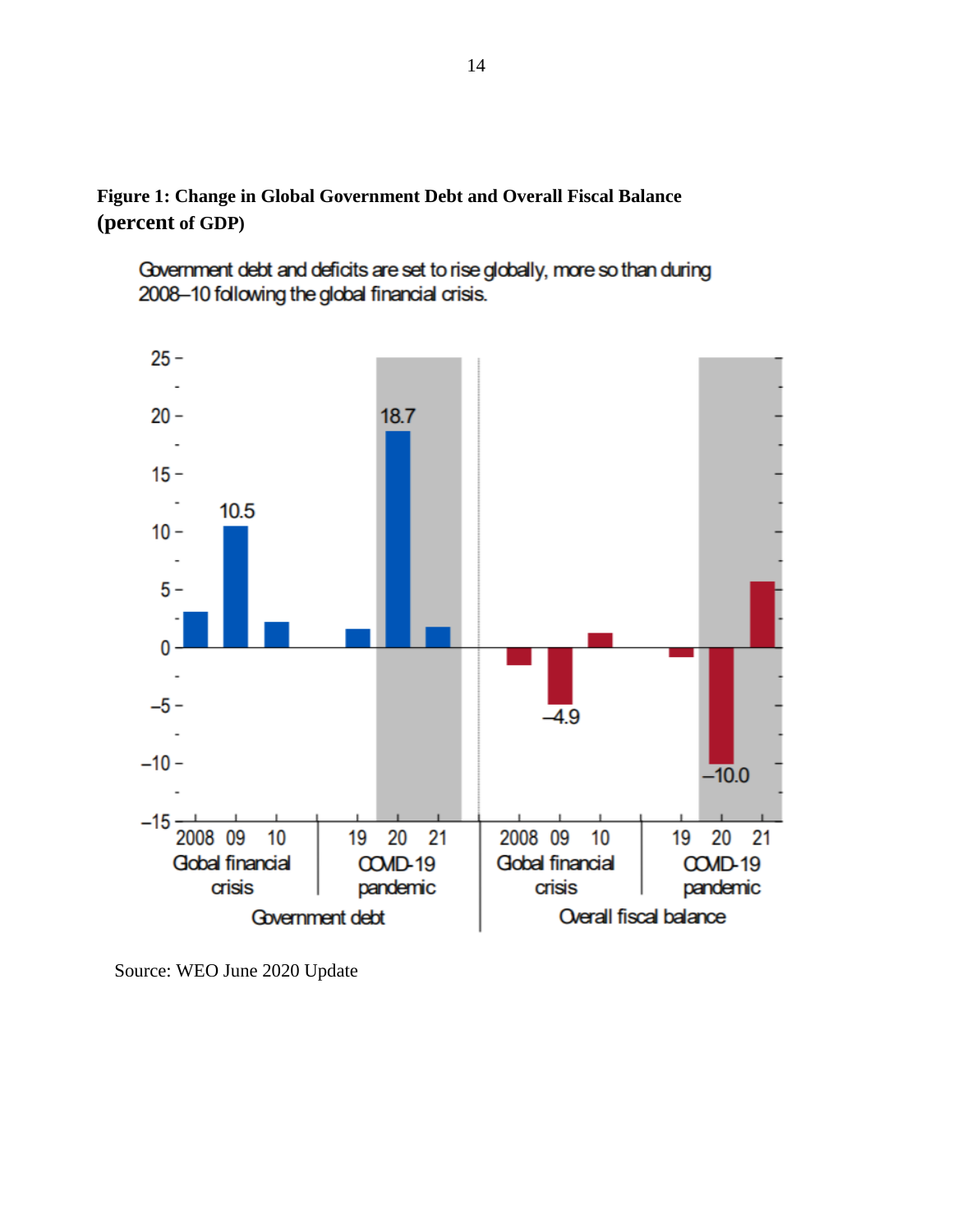Countries are providing sizable fiscal support through budgetary measures, as well as off-budget liquidity.



Source: WEO June 2020 Update

AEs=Advanced Economies

G20= Group of twenty economies

EMs= Emerging markets

LIDCs=Low income developing countries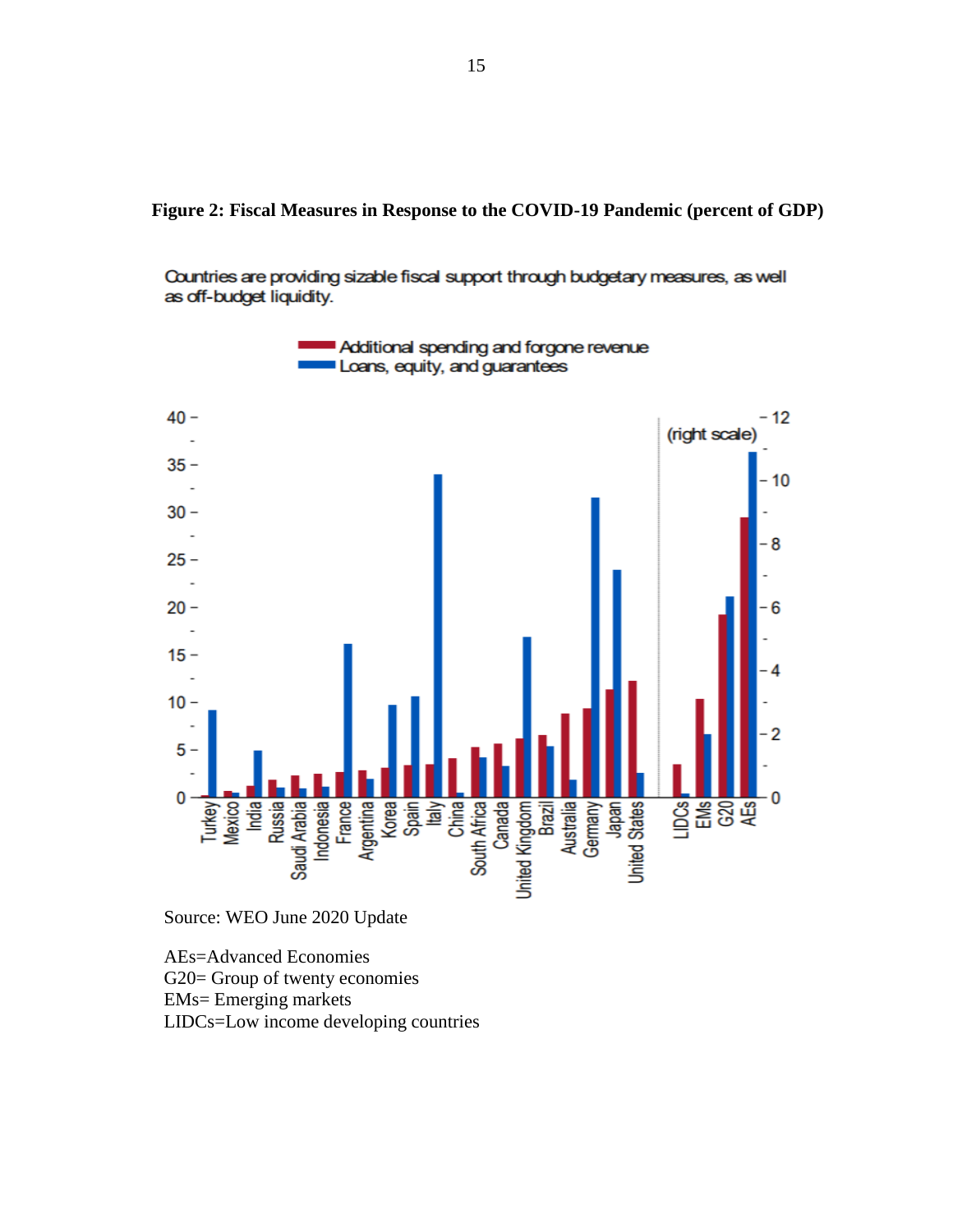**4.1.2 Monetary policy responses:<sup>12</sup>** Policy rates in a number of countries have been cut further and investors expect interest rates to remain at very low levels for several years. As can be seen from Figure 3 balance sheets of advanced economies' CBs have swelled following new rounds of asset purchases, liquidity support for the banking system, US dollar swap lines, and other facilities intended to sustain the flow of credit to the economy. Aggregate assets of the Group of Ten (G10) CBs have increased by about \$6 trillion since mid-January, more than double the increase seen during the two years of the GFC from December 2007, with the rise in assets accounting for almost 15 percent of G10 GDP.

A number of emerging market central banks have embarked on unconventional policy measures for the first time. In some countries, these asset purchase programs were started to support the economy; in other countries, the motivation was to support market liquidity. These programs have included purchases of a range of assets, including government bonds, state-guaranteed bonds, corporate debt, and mortgage-backed securities. Fiscal and financial policy measures have also helped support investor sentiment. Financial policies by both fiscal and monetary authorities have bolstered market confidence through government credit guarantees, support for the restructuring of loans, and encouraging banks to use available capital and liquidity buffers to support lending. This combination of unprecedented policy support appears to have been successful in maintaining credit flows. The lift to investor risk appetite has helped raise bond issuance in markets, and banks have also continued to lend in most major economies.

<sup>&</sup>lt;sup>12</sup> This subsection draws on the Global Financial Stability Report Update (June 2020).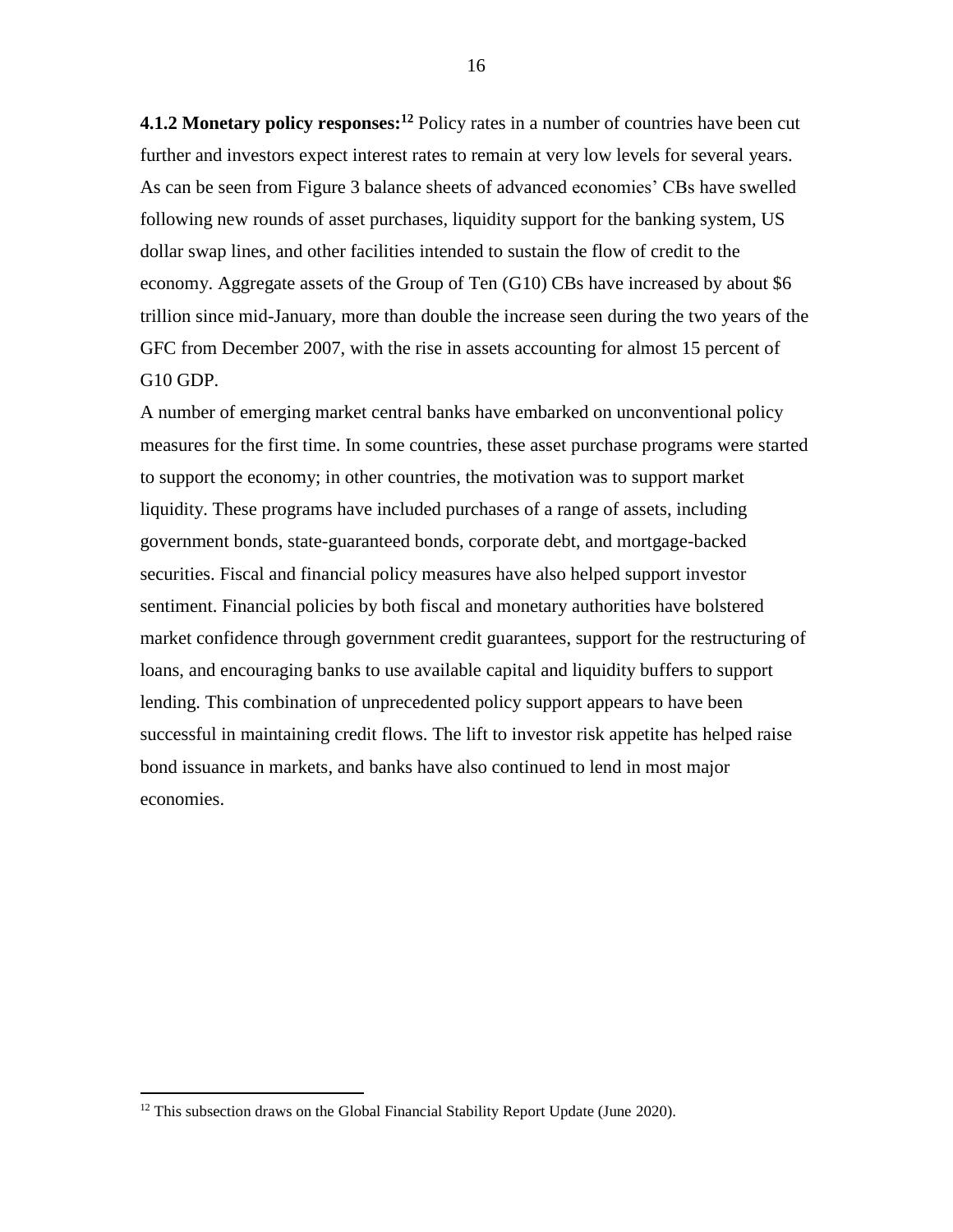



Source: Global Financial Stability Update, June 2020.

Note: G10 = Group of Ten; other G10 central banks = central banks of Canada, Sweden, Switzerland, and the United Kingdom.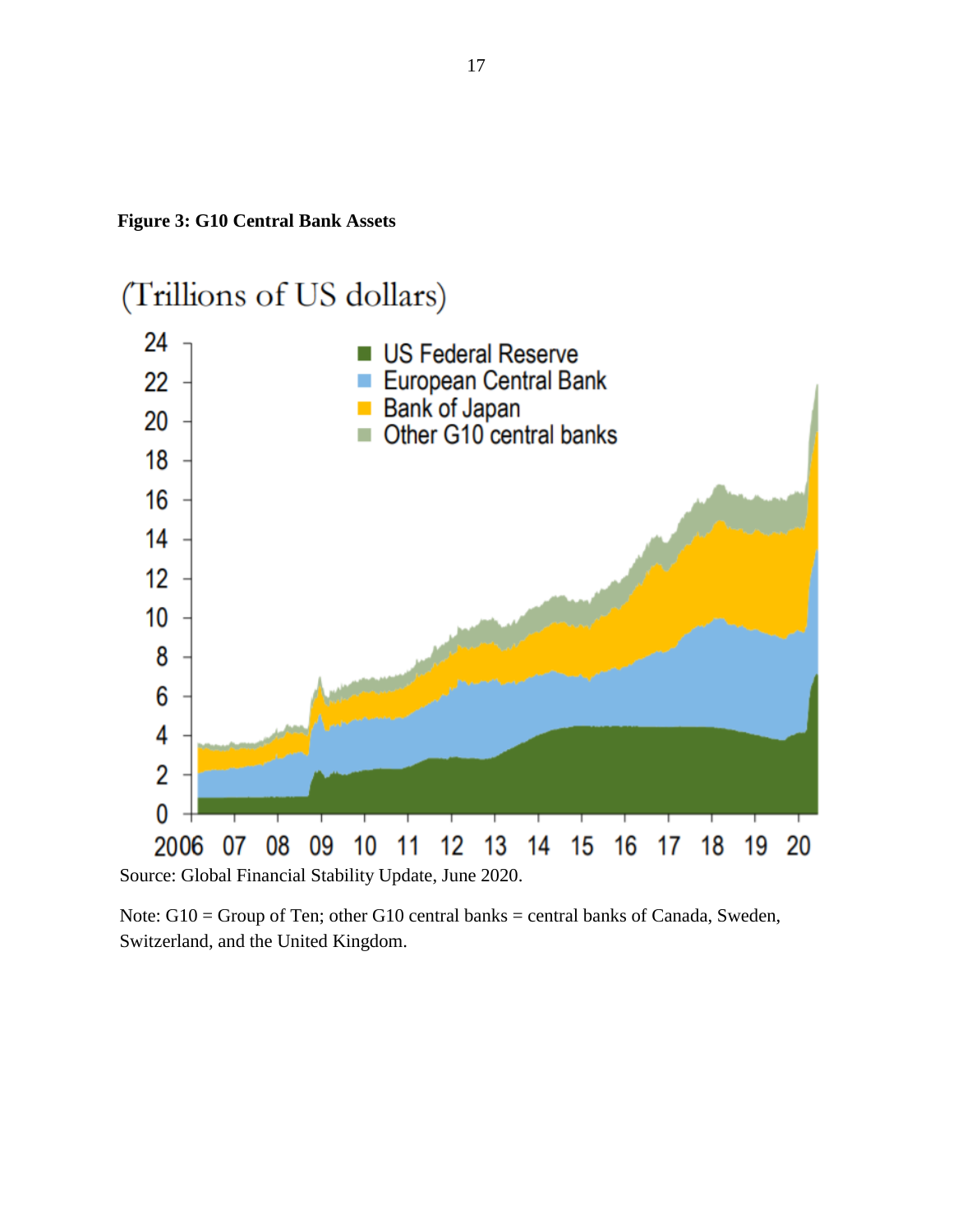#### **5. Policy consensus emerging in the wake of the COVID-19 crisis**

The consensus emerging from those actions is that, in the face of emergencies such as the COVID-19 crisis restrictions on budget deficits and debt/ GDP ratios should be suspended. This consensus is reinforced by the very low cost of government debt in advanced economies (see for example Blanchard (2019)) and by the argument that fiscal policy is particularly effective at the ZLB. On the monetary policy front large and risky QE operations designed to safeguard the stability of the financial system and to revive the economy are increasingly becoming accepted practice even in CBs with initially large balance sheets. Although the GFC and its aftermath paved the way for such instruments the COVID-19 pandemic raised their scope to previously unseen levels. The extraordinary increases in debt/GDP ratio prompted some economists to recommend a temporary lifting of the taboo on monetary financing of deficits (Yashiv (2020), Gali (2020)). Using a New-Keynesian framework Gali (Forthcoming) finds that a fiscal stimulus is more effective when it is money financed than when it is financed by debt – and particularly so when the ZLB is not binding. In the UK government even borrowed directly from the Bank of England in April 2020 for a limited period of time in order not to flood the bond market with the extraordinary financial requirements imposed by the large fiscal responses to the crisis. Although most countries did not have recourse to direct monetary finance large QE operations with minimal limits on the maturities and risk classes purchased by the CB provide a non negligible substitute to monetary financing by maintaining the market for government and corporate bonds (Cukierman  $(2020)$ ).

#### **6. Policy and wider implications for the future**

During the first several years of the GFC there was a deep and persistent decrease in the provision of credit to the economy (Cukierman (2019), Figure 3). By contrast, following a brief financial panic in March 2020 the massive responses of monetary and fiscal authorities quickly restored a reasonable flow of credit to the economy and facilitated the financing of budgetary deficits. Looking into the future this success is likely to increase the coordination between fiscal and monetary authorities. Although the CBs of advanced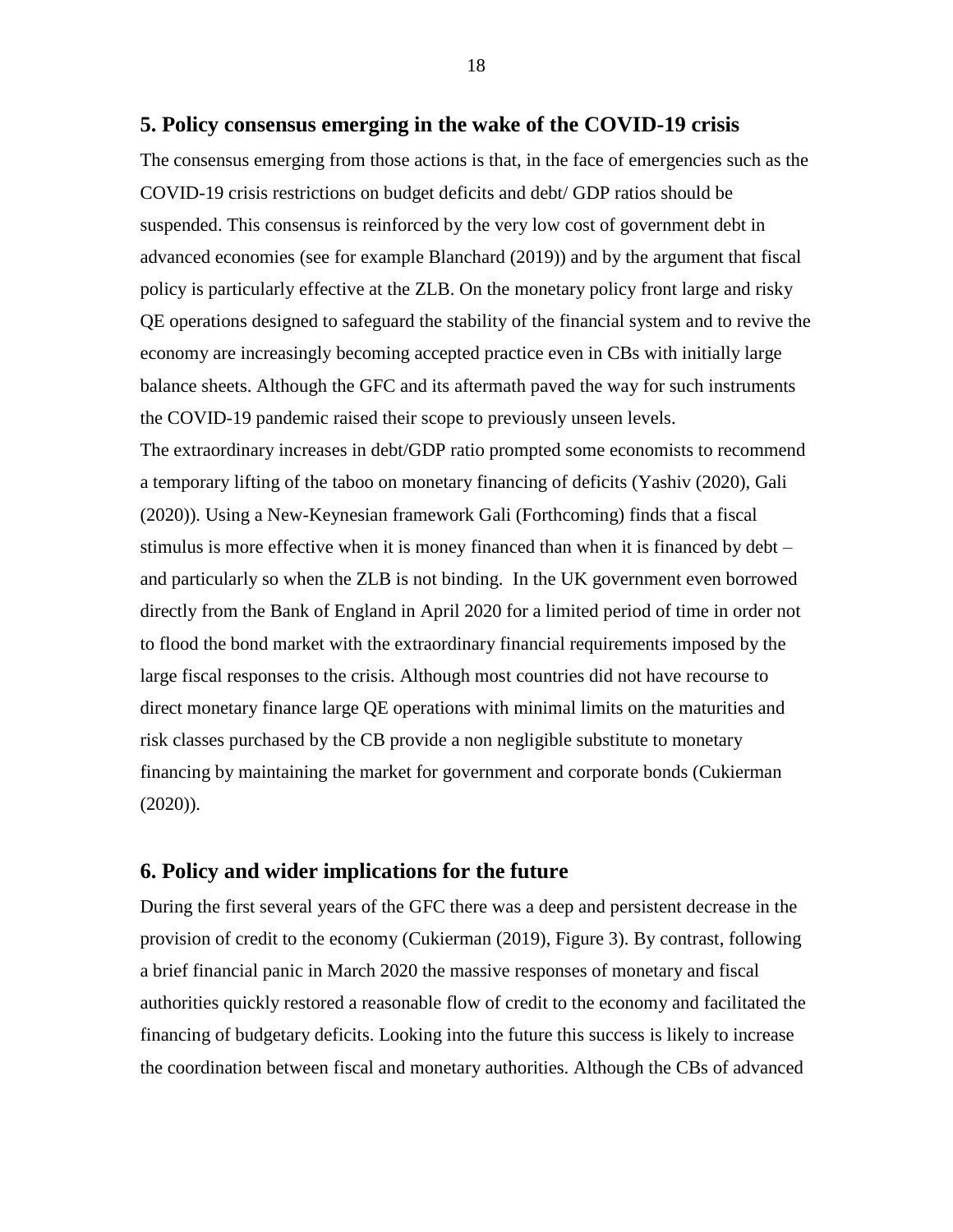economies are likely to remain responsible for price and financial stability they will become more sensitive to the large financing needs of their governments.

The massive expansion of aggregate demand management policies also lifted asset markets from their initially depressed levels in March 2020 and created a disconnect between expectations about the future of the real economy and stock market values. In particular the S&P 500 index is overly high in comparison to the US Conference Board index of consumer confidence.

It is likely that the ZLB will become binding more frequently than in the past. Partly in response to this, large QE operation and accumulation of huge balance sheets by western CBs will become a norm. In spite of opposition of economists that believe in established standards of pre-crisis good behavior some countries may temporarily lift the taboo on monetary financing of deficits. In the foreseeable future this tendency is likely to be reinforced by the absence of inflation and even deflation in some countries.

#### **6.1 The impact of uncertainty**

 $\overline{a}$ 

The COVID-19 pandemic created an unusually high level of uncertainty for everybody in the economy including businesses, consumers and policymakers. The absence of a vaccine and of sufficient knowledge about the virus opens the door for experimentation with a wide array of methods for addressing the medical/ economic tradeoffs of the crisis. It also injects politics into the decision making processes of governments. This state of affairs is likely to persist at least as long as no effective vaccine is found. The drop in consumption and investment is likely to persist as long as unemployment is large and there is substantial uncertainty about future levels and duration of governmental income relief and other form of help. <sup>13</sup>

The pandemic demonstrated once again that in the face of a worldwide shock such as the COVID-19 virus the only insurer of last resort is government. Looking into the future this implies that governments should prepare in advance sufficient financial and medical resources to be able to provide a minimal safety net in case similarly disruptive shocks realize in the future. If left with no response a real shock like the pandemic endangers the stability of the financial system and the flow of credit reinforcing reductions in economic

<sup>&</sup>lt;sup>13</sup> Forecasting at currently high levels of uncertainty is obviously difficult. In The June 2020 WEO update the IMF presents forecast under several alternative scenarios in order to capture some of the dimensions of this uncertainty.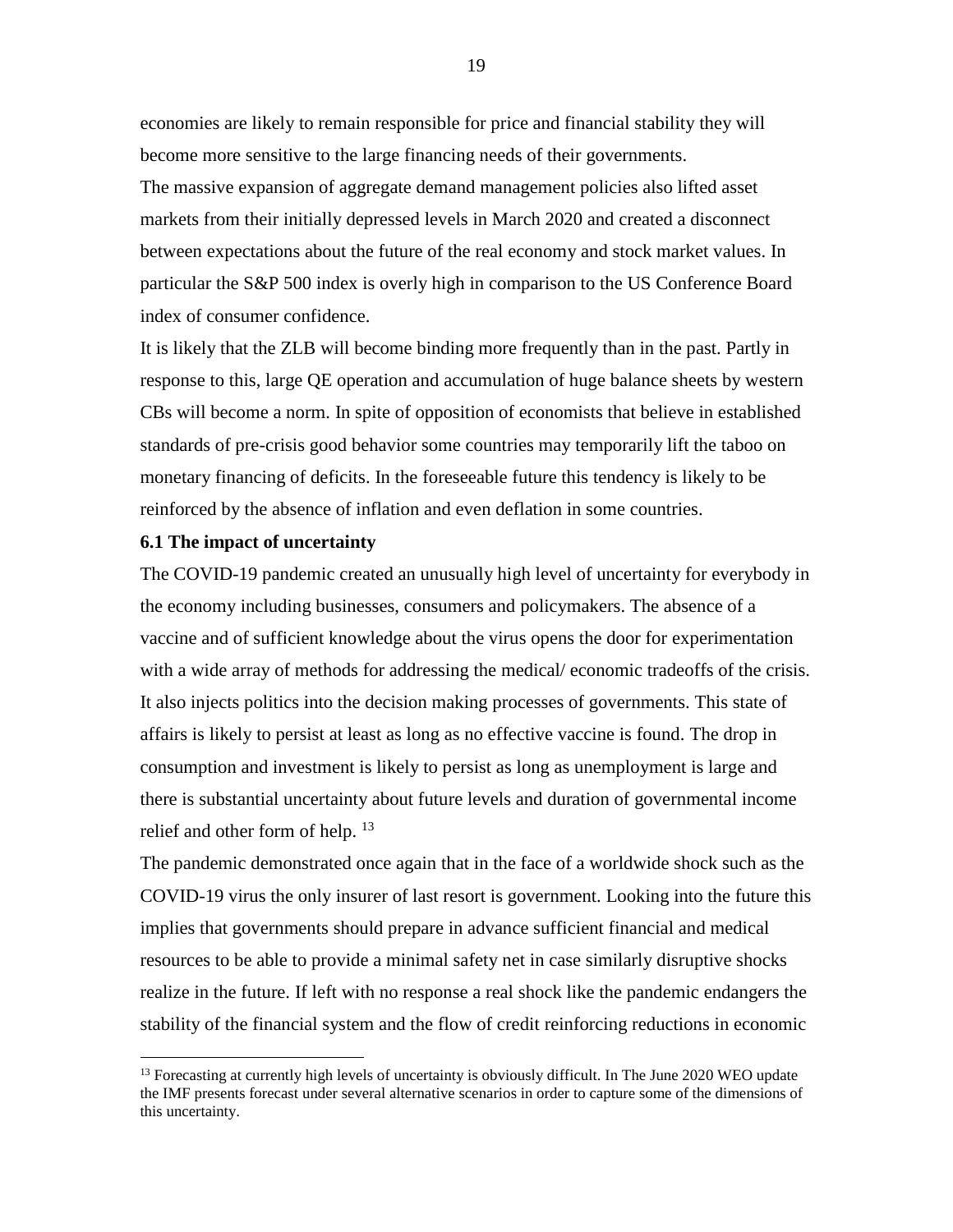activity. Luckily, the massive responses of fiscal and monetary policies in advanced economies stopped such a scenario but introduced new distortions some of which are discussed later.

Uncertainty about the length of the lag between partial or full lockouts also complicates communications with the public and may dent the process of building trust between policymakers and the public. Needless to say that trust is essential since, in its absence, part of the public will not abide by the lockouts reducing their effectiveness and pushing the economy into longer than necessary lockouts in the future.

An example may clarify the mental process involved. Suppose that following a period of a tight lockout the contagion curve flattens and the lockout is lifted. After a while indicators of contagion resume a modest upward trend which convinces medical experts that, in the absence of targeted lockouts, this trend will intensify within several weeks. Even if this information is honestly conveyed to the public some individuals who observe the current low contagion levels will not take the medical recommendation seriously, particularly if an economic or other personal cost is involved. In retrospect they might realize their error when the contagion rises but this is too late.

#### **6.2 Impact on inequality**

The distribution of financial wealth in many advanced economies is highly skewed. In the US the top one percent of wealthiest families holds 40 percent of all wealth and the bottom 90 percent own less than a quarter of total wealth. Furthermore, the financial wealth of individuals below the median is practically nil. A byproduct of the large fiscal packages and extraordinarily expansionary monetary policies deployed since the start of the pandemic is that financial assets have flourished while large parts of employees and small businesses experienced unemployment and income losses. The trend in financial markets is likely to permanently raise the value of financial assets. Since, individuals with incomes below the median hold only a small share of those assets this will tend to permanently increase inequality in the distribution of wealth and (after various temporary social policies subside) also to an increase in income inequality.

The income of workers in occupations that make it possible to work from home are largely immune to income losses due to lockdowns. By contrast employees in occupations in which this is not feasible lose their jobs and are subject to substantial cuts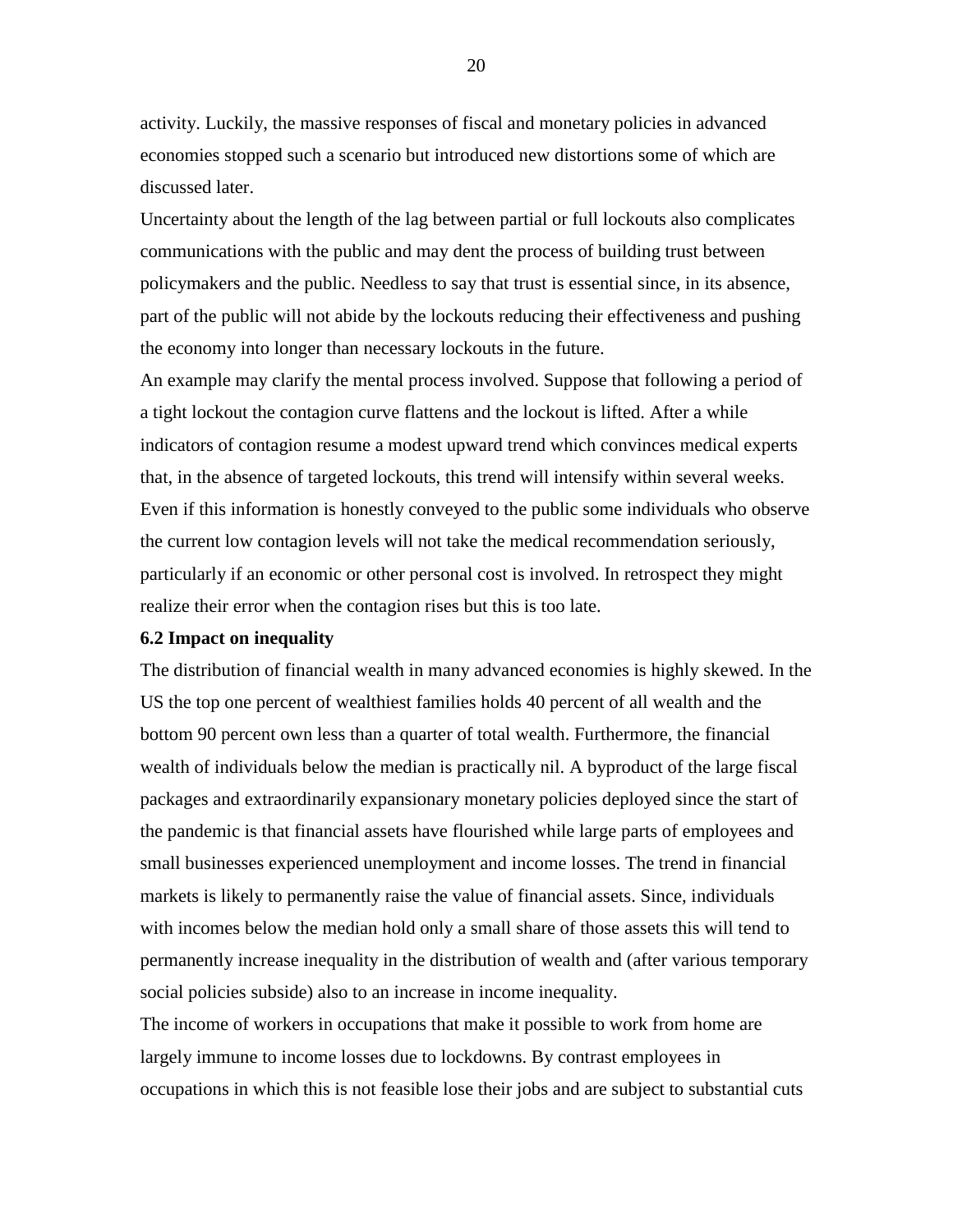in their income. Since on average the income of the second group of workers tends to be lower lockouts raise inequality in the distribution of income.

At the global level low income countries that have less fiscal and monetary space and relatively underdeveloped medical facilities are less prepared to meet the challenges of the pandemic. Interestingly, evidence from previous pandemics shows that the loss of employment and income makes the uneducated poor even poorer *(*Furceri, Loungani, and Ostry (2020))*.*

## **6.3 Will the pandemic reinforce international cooperation in the struggle against the virus?**

The high contagiousness of the corona virus within and across countries implies that success in moderating its spread in any given country produces a positive spillover effect for the rest of the world. Looking forward this factor should reinforce international cooperation in fighting the virus. But there is also a factor that is likely to operate in the opposite direction. Once an effective vaccine is found countries will compete to be the first in line to obtain it. Since, in the early post-vaccine phase world demand will exceed the available supply by an order of magnitude this will, at least temporarily, reduce cooperation between countries. Strong and reasonably equitable international leadership will be needed to help the long run basic commonality of interest dominate the short run scramble to acquire the vaccine.

### **7. Concluding remarks**

Major crises trigger substantial adjustments, and at times even revolutions in accepted views about the role of the public sector and the structure of its institutions. In particular this statement applies to monetary and fiscal policies. Ninety years ago the great depression led to the birth of Keynesian economics, to the creation of the US social security system and to the discovery of the potency of fiscal policy. With a lag of about thirty years the Friedman-Schwartz (1960) counter-revolution recognized the potency of monetary policy. The inflation of the seventies and the breakdown of the Bretton-Woods system led with a lag of about ten years to the central bank independence revolution and to the establishment of inflation targeting. For almost twenty years this system helped maintain the great moderation in which central banks delivered price stability in the long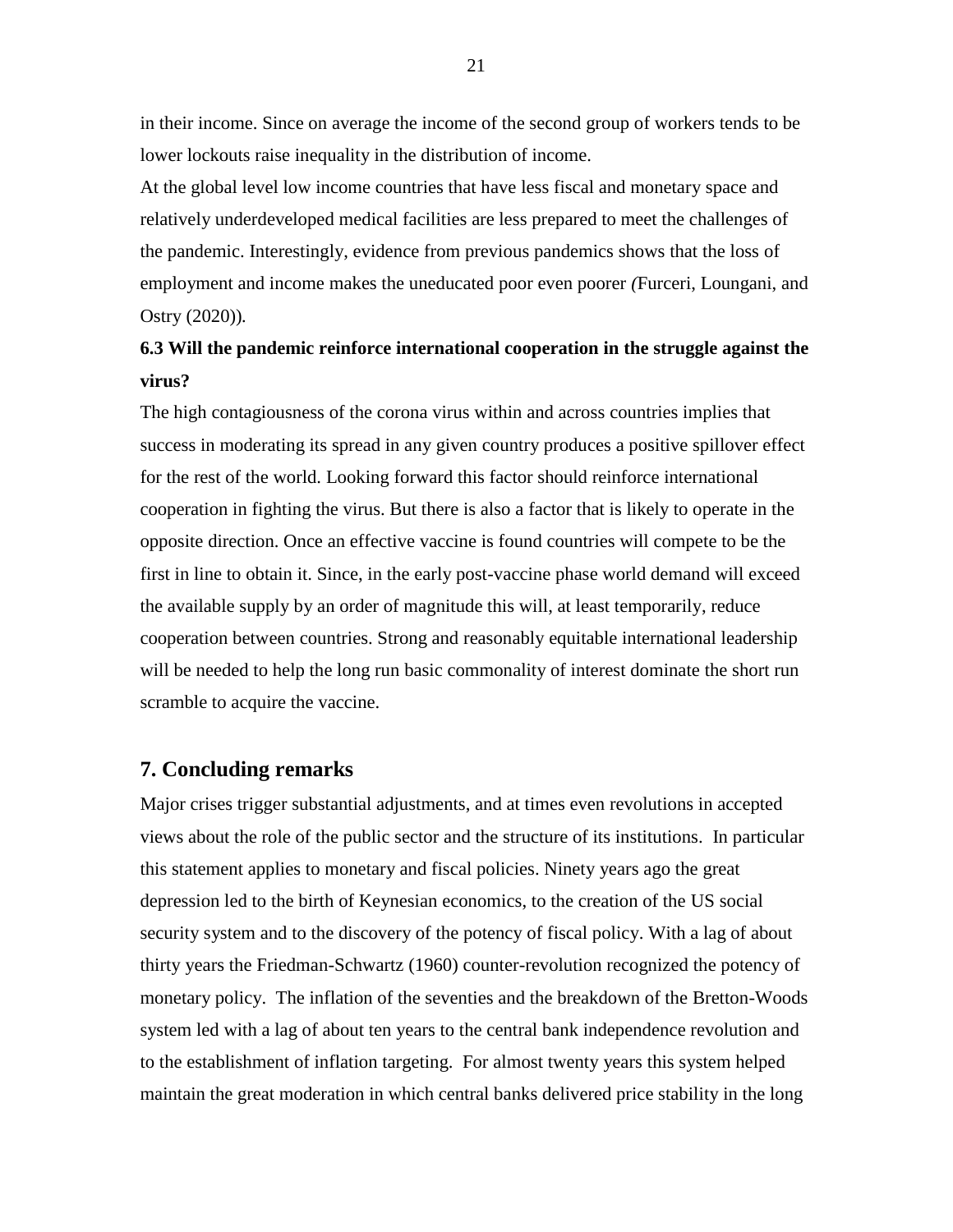run and stabilization of the cycle in the short and medium term while, subject to limits on debts and deficits, stabilization by fiscal means was expected to operate through automatic stabilizers and discretionary actions.

The global financial crisis drove monetary policies to the zero lower bound, leading to the emergence of large scale asset purchases by central banks, triggered large fiscal packages and generally increased cooperation between fiscal and monetary authorities. At times this cooperation dented central bank independence. Monetary policy tools such as forward guidance and forex intervention became more popular and the realization that prior to the crisis regulation was inadequate and that systemic factors were neglected led to regulatory reforms and the creation of macro-prudential authorities, often within the central bank.

The COVID-19 crisis led to expansionary monetary and fiscal policies at levels observed only during major wars. Conventional limits on debts and deficits were set aside and global government debt is forecasted to rise by almost 19 percent over 2020 (Figure 1). Some economist sand policymakers even advocate temporary lifting of the taboo on monetary financing of deficits. The overblown balance sheets of central banks in developed economies inherited from the global financial crisis have almost doubled (Figure 3). In spite of those measures, as of June 2020 world output for the current year is forecasted to shrink by almost 5 percent (Table 1). This economic cost is directly traceable to the full and temporary lockouts and to an unusually high degree of uncertainty about the future. Unfortunately, although many countries have recently exited from total lockouts, partial lockouts and uncertainty will persist as long as an effective vaccine is unavailable.

#### **References**

Bean C., C. Broda, I. Takatoshi and R. Krozner, (2015), **Low for long? Causes and Consequences of Persistently Low Interest Rates,** Geneva Report on the World Economy 17, ICMB and CEPR, September. [https://voxeu.org/sites/default/files/file/Geneva17\\_28sept.pdf](https://voxeu.org/sites/default/files/file/Geneva17_28sept.pdf)

Bernanke B. (2015), **The Courage to Act: A Memoir of a Crisis and Its Aftermath**, W. W. Norton, New York.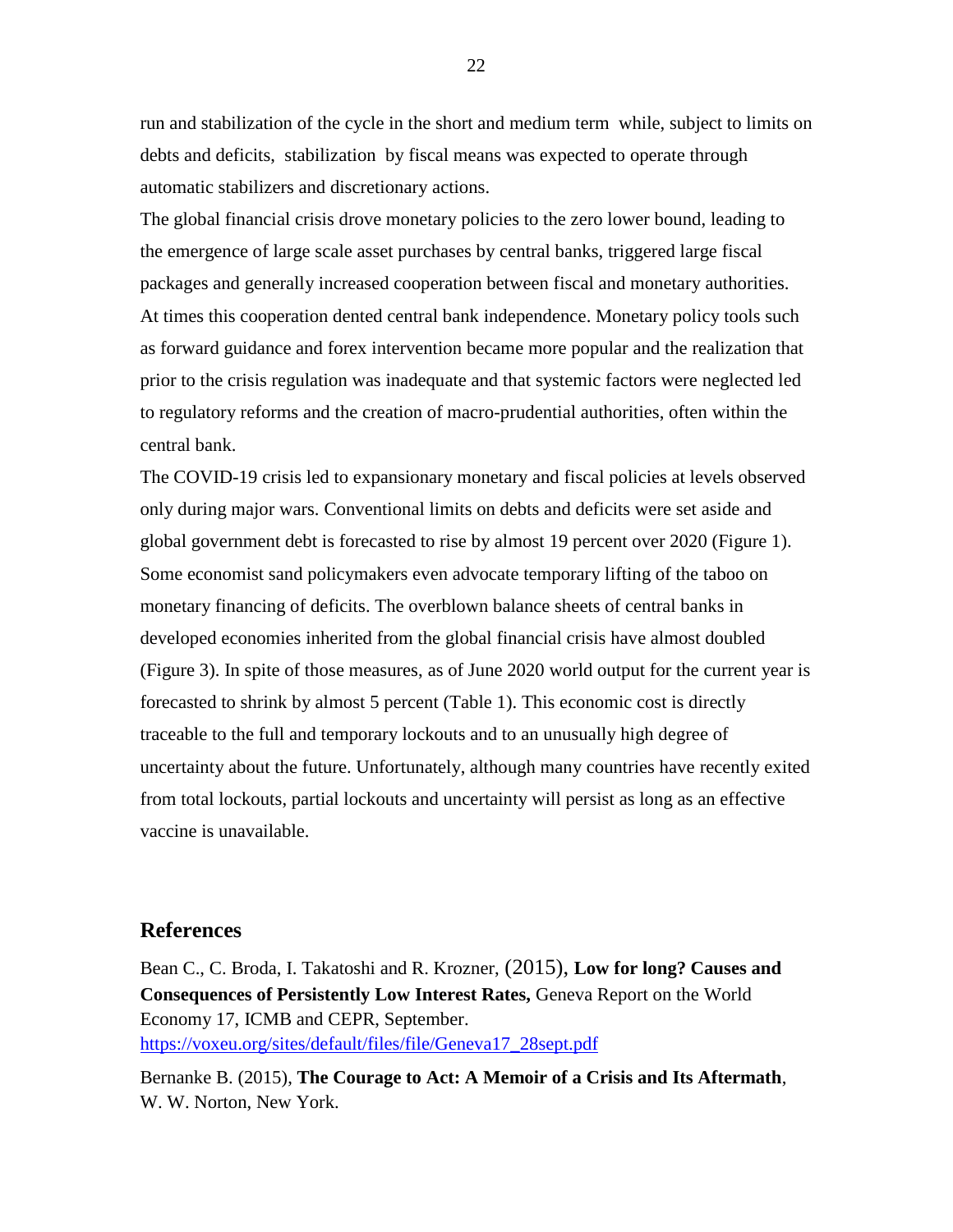Blanchard O. (2019), "Public Debt and Low Interest rates", **American Economic Review**, 109(4), 1197-1229. April. <https://www.aeaweb.org/articles?id=10.1257/aer.109.4.1197>

Caballero R., E. Farhi, and P.O. Gourinchas (2016), ["Safe Asset Scarcity and Aggregate](https://scholar.harvard.edu/farhi/publications/safe-asset-scarcity-and-aggregate-demand)  [Demand.](https://scholar.harvard.edu/farhi/publications/safe-asset-scarcity-and-aggregate-demand)" **American Economic Review, Papers and Proceedings** 106 (5): 513-518**.**

Cukierman A. (2008), Central bank independence and monetary policymaking institutions—past, present and future, **European Journal of Political Economy**, 24, 722– 736. <https://www.tau.ac.il/~alexcuk/pdf/Published%20Version-POLECO1087.pdf>

Cukierman A. (2018), "Central banks", Thompson W. (ed.), **Oxford Research Encyclopedia of Politics**, Oxford University Press. [https://www.tau.ac.il/~alexcuk/pdf/Published%20version%20Feb%202018%20\(acrefore-](https://www.tau.ac.il/~alexcuk/pdf/Published%20version%20Feb%202018%20(acrefore-9780190228637-e-64).pdf)[9780190228637-e-64\).pdf](https://www.tau.ac.il/~alexcuk/pdf/Published%20version%20Feb%202018%20(acrefore-9780190228637-e-64).pdf)

Cukierman A. (2019), "The Impact of the Global Financial Crisis on Central Banking", in David G. Mayes, Pierre L. Siklos, and Jan-Egbert Sturm (eds.), **The Oxford Handbook of the Economics of Central Banking**, Oxford University Press.

[https://www.tau.ac.il/~alexcuk/pdf/Published%20online%20version%20oxfordhb-](https://www.tau.ac.il/~alexcuk/pdf/Published%20online%20version%20oxfordhb-9780190626198-e-6.pdf)[9780190626198-e-6.pdf](https://www.tau.ac.il/~alexcuk/pdf/Published%20online%20version%20oxfordhb-9780190626198-e-6.pdf) 

Cukierman A. (2020), "COVID-19, Helicopter Money & the Fiscal-Monetary Nexus", CEPR DP 14734, May.

Cúrdia V. (2015) "Why So Slow? A Gradual Return for Interest Rates." **Federal Reserve Bank of San Francisco Economic Letter**, 2015-32 (October).

Cúrdia V., A. Ferrero, G. Ng, and A. Tambalotti (2015) "Has U.S. Monetary Policy Tracked the Efficient Interest Rate?" **Journal of Monetary Economics**, 70, 72–83.

D'Apice V. and G. Ferri (eds.) (Forthcoming), **A Modern Guide to Financial Shocks**

Friedman M. and A. Schwartz (1963), **A Monetary History of the US: 1867–1960**, Princeton University Press, Princeton, NJ.

[Furceri](https://blogs.imf.org/bloggers/davide-furceri/) D. , [P. Loungani](https://blogs.imf.org/bloggers/prakash-loungani/) and [J. Ostry](https://blogs.imf.org/bloggers/jonathan-d-ostry/) (2020), "How pandemic leave the poor even farther behind", IMF blog, May 11.

<https://blogs.imf.org/2020/05/11/how-pandemics-leave-the-poor-even-farther-behind/>